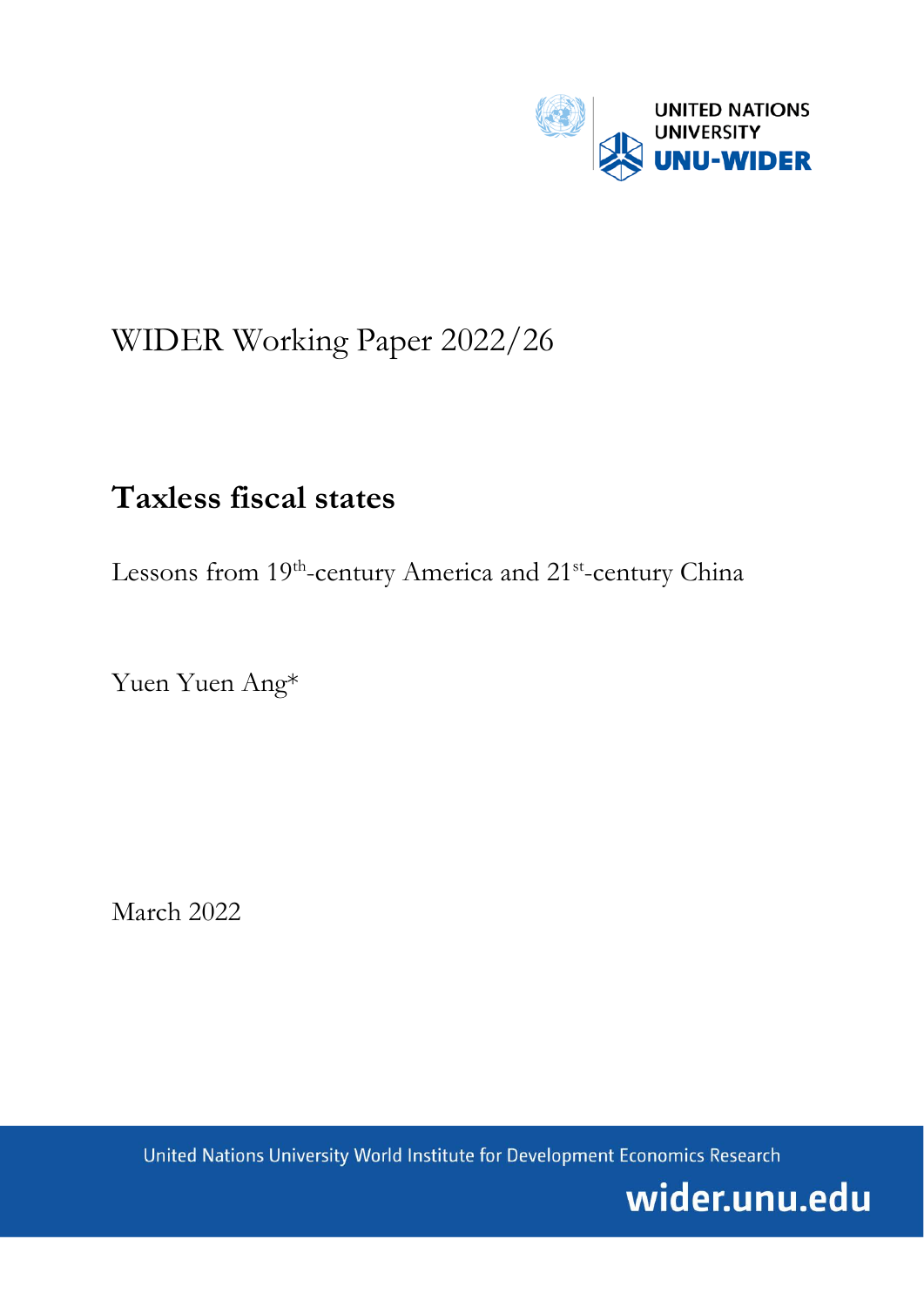**Abstract:** How do modern fiscal states arise? Perhaps the most dominant explanation, based on the European experience, is that democratic institutions that limited the extractive power of states—exemplified by the 1688 Glorious Revolution in England—paved the way for the rise of fiscal capacity and subsequent prosperity. Revisionist accounts, however, reveal that this dominant narrative is flawed. In fact, numerous factors converged to enable the rise of European fiscal states, and in England, debt and land were particularly salient factors. Building off this literature, I bring attention to the role of 'taxless public financing' (i.e. financing public infrastructure through means other than taxation) in the making of fiscal states in two seldom compared cases:  $19<sup>th</sup>$ -century America and 21<sup>st</sup>-century China. Both countries relied heavily on taxless financing to launch an infrastructure boom that spurred rapid growth along with massive corruption and financial risks.

**Key words:** taxless public financing, fiscal capacity, land, 19th-century America, China

#### **JEL classification:** E62, E63, H3, O23

**Acknowledgements:** I thank the conference organizers Kunal Sen and Antonio Savoia for their immensely useful comments. Wenjia Song and Sylar Sakis provided excellent research assistance.

Copyright © UNU-WIDER 2022

Information and requests: publications@wider.unu.edu

ISSN 1798-7237 ISBN 978-92-9267-157-0

#### <https://doi.org/10.35188/UNU-WIDER/2022/157-0>

Typescript prepared by Mary Lukkonen.

The Institute is funded through income from an endowment fund with additional contributions to its work programme from Finland, Sweden, and the United Kingdom as well as earmarked contributions for specific projects from a variety of donors.

Katajanokanlaituri 6 B, 00160 Helsinki, Finland

The views expressed in this paper are those of the author(s), and do not necessarily reflect the views of the Institute or the United Nations University, nor the programme/project donors.

<sup>\*</sup> University of Michigan, Ann Arbor, USA. Corresponding author: yuenang@umich.edu

This study is published within the UNU-WIDER project Fiscal states—the origins and developmental implications, which is part of the Domestic Revenue Mobilization programme. The program[me is financed through s](mailto:yuenang@umich.edu)pecific contributions by the Norwegian Agency for Development Cooperation (Norad).

UNU-WIDER employs a fair use policy for reasonable reproduction of UNU-WIDER copyrighted content—such as the reproduction of a table or a figure, and/or text not exceeding 400 words—with due acknowledgement of the original source, without requiring explicit permission from the copyright holder.

United Nations University World Institute for Development Economics Research provides economic analysis and policy advice with the aim of promoting sustainable and equitable development. The Institute began operations in 1985 in Helsinki, Finland, as the first research and training centre of the United Nations University. Today it is a unique blend of think tank, research institute, and UN agency—providing a range of services from policy advice to governments as well as freely available original research.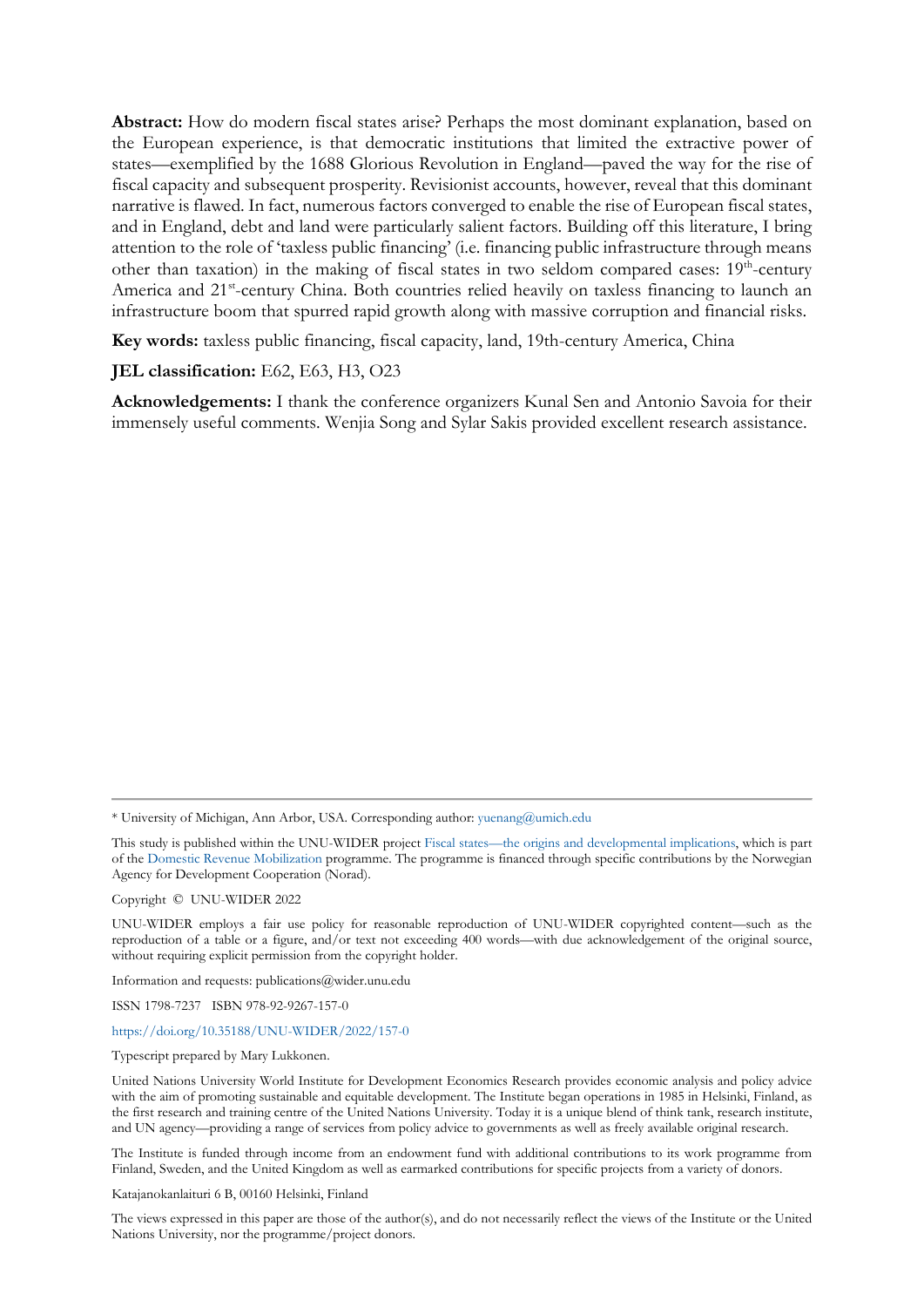### **1 Introduction**

How do modern fiscal states arise? Today, there is wide variation in the ability of governments to collect taxes, with tax revenue ranging from as high as 45 per cent of gross domestic product (GDP) to around 10 per cent. Governments that are able to collect high amounts of taxes are distinguished by their patterns of taxation: they rely on a broad tax base of individual and corporate income (Besley and Persson 2013). From an historical perspective, the 'fiscal state' is part of a bundle of structural transformations, including the rise of nation states and democracy (Yun-Casalilla and O'Brien 2011)—a process known as 'modernization'. As Schumpeter ([1918] 1991: 100) famously observed, 'The fiscal history of a people is above all an essential part of its general history'.

Conventional wisdom about the origins of fiscal capacity draws from Western European experience from the 17<sup>th</sup> century onward, with non-Western experiences typically dismissed as deviations from this norm.<sup>[1](#page-2-0)</sup> Briefly described, the widely accepted narrative about the Western path goes like this (Acemoglu and Robinson 2012; Besley and Persson 2011; Dincecco 2011; North and Weingast 1989; North 1990):

- Following centuries of war, previously fragmented European polities gradually evolved into centralized states capable of collecting taxes. This increased capacity came with significant risks: there was no guarantee that monarchs will not simply usurp this power to extract from society and trample on private property rights.
- Solving the above problem required placing limits on political power through representative institutions and formal checks and balances, as exemplified by the English Glorious Revolution in 1688.
- The European experience shows that when the government is strong enough to tax yet constrained from abusing its power, citizens are willing to comply with taxation, with the expectation of receiving public goods and services in return. Quoting Adam Smith, Besley and Persson (2011: 10) labels this endpoint as 'easy taxes', which refers not to low taxes but to 'taxes that are easily collected and broad based'.

For development economists and policy makers, the implication of this narrative is that developing countries today should first replicate the European combination of state effectiveness and democratic mechanisms in order to achieve fiscal capacity and economic development. This belief inspired the 'good governance' paradigm at the World Bank and other organizations.[2](#page-2-1)

The conventional wisdom raises a troubling question, as the organizers of this conference pointedly ask: 'But can this process [in Europe] arise in a developing country context?' After decades of efforts at trying to replicate European conditions in developing countries, development economists have learned that achieving the prerequisites for fiscal capacity and growth is as hard

<span id="page-2-0"></span><sup>1</sup> As economic historian Bin Wong (1997: 1, 14) observed, 'European state making and capitalism [occupy] privileged positions as universalizing themes in world history'. As a result, the modus operandi in historical scholarship was to ask 'what went wrong in China according to what went right in Europe'. Likewise, political scientist Victoria Hui (2005: 9) remarked, 'When we take the European experience as the norm and non-Western experiences as abnormal, we are led to search for what went wrong in other parts of the world'.

<span id="page-2-1"></span><sup>&</sup>lt;sup>2</sup> The Worldwide Governance Indicators (WGIs) measure six dimensions of good governance: voice and accountability, political stability and absence of violence, government effectiveness, regulatory quality, rule of law, and control of corruption.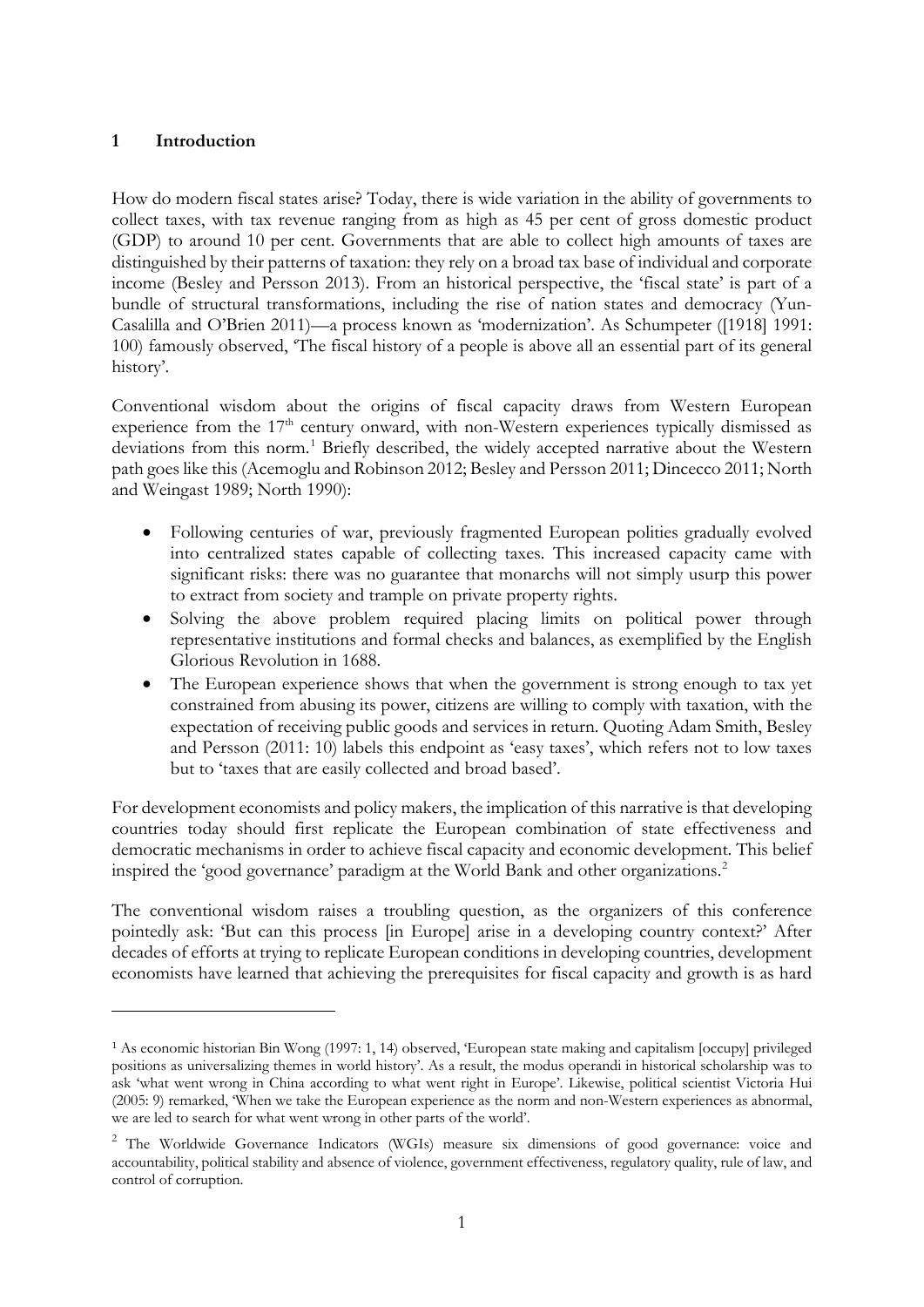as actualizing the desired outcomes themselves (Andrews 2013; Grindle 2010; Jomo and Chowdhury 2012). As Pritchett and Woolcock (2004: 206) eloquently sum up: 'So, as with many past and present development problems, *the* solution is the problem'. And they add: 'Mimicking… the organizational forms of a particular "Denmark" has in fact been a root cause of the deep problems encountered by developing countries' (193).

Why has it been so difficult for developing countries to replicate the European path of 'good governance (state capacity and democracy)  $\rightarrow$  fiscal capacity?'

My answer is simple: because this was not *actually* the path taken by the West. If European countries had not in fact followed the path depicted in the conventional wisdom, we should not be surprised that it will not work on developing countries today. It is useful to be reminded of Ha-Joon Chang's quote (2011: 494-5; cited in Hodgson 2017).

Institutional economists need to pay more attention to the real world, both of the present and historical—not the fairy-tale retelling of the history of the world that has come to characterize mainstream institutional economics today… our theories need to be more richly informed by real-world experiences—both history and modern-day events.

Revisionist accounts of the European modernization process paint a very different story. In particular, Hodgson (2017) convincingly shows that the real drivers of England's economic boom were debt and the collateralization of land. His account is consistent with other accounts that highlight the convergence of a range of other factors that propelled the rise of the West. In England, the 1688 Glorious Revolution did increase the power of the propertied class vis-à-vis the crown, but the oft-celebrated claims about its effects on protecting private property are inconsistent with historical facts.

With an accurate account of English history in mind, we should not be surprised to find parallels of the *actual* European experience in other parts of the world. Notably, in his study of American states in the 19<sup>th</sup> century, John Wallis (2005: 211) referred to 'borrowed funds and special corporate privileges without raising current taxes' as 'taxless finance'. His definition of 'taxless' as a residual category (i.e. 'no direct taxes: property, poll, or income'; Wallis 2000: 68) is broader than the contemporary definition of 'non-tax revenue' adopted by the International Monetary Fund (2014), which includes items like levies and rental income from state assets.<sup>[3](#page-3-0)</sup> Loans, for example, are a source of funding but not revenue for governments.

Extending Wallis's term, my article brings attention to the role of 'taxless public financing'—i.e., financing public infrastructure through means other than taxation—in the making of fiscal states in two seldom compared cases: 19<sup>th</sup>-century America and 21<sup>st</sup>-century China. In the US, taxless finance took the form of state-issued bonds and the sale of charters (exclusive operating rights) to corporations (Wallis 2000). China's variant of this method relied heavily on government proceeds from land sales and collateralizing land to borrow funds.

Through these methods, both countries launched an infrastructure boom that spurred rapid growth alongside massive corruption and financial risks. In my earlier work (Ang 2020), I refer to  $19<sup>th</sup>$ century America and 21st-century China as 'Two Gilded Ages'. The term 'gilded'—in contrast to

<span id="page-3-0"></span><sup>3</sup> According to the IMF, non-tax revenue includes: '(i) compulsory levies in the form of taxes and certain types of social contributions; (ii) property income derived from the ownership of assets; (iii) sales of goods and services; and (iv) other transfers receivable from other units' (IMF 2014: 84).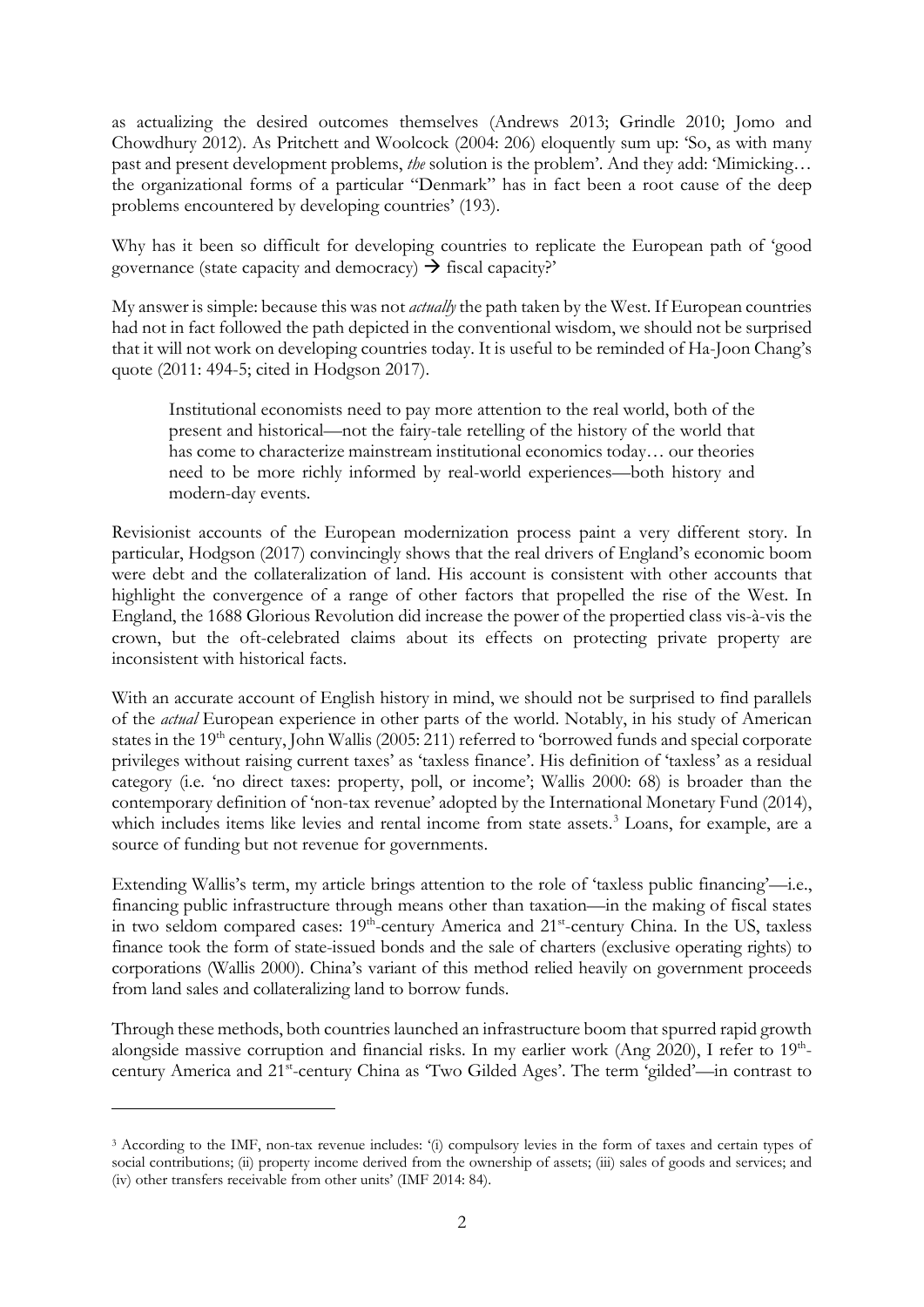'golden'—captures the fact that many social problems festered beneath the surface of rapid growth. Public backlash against the excesses of the Gilded Age led (in the US case) and is leading (in China's case) to a shift towards tax-based public financing.

Appreciating the actual, fraught processes by which fiscal states arose among wealth(ier) nations produces three important lessons for building fiscal capacity in developing countries today. First, in order to learn from the past, we must first get history right. Reified accounts that credit democratic checks for leading to tax capacity and prosperity in the West gives the false impression that this is the primary, or even only, cause of success. It in turn justifies oversimplified policy prescription that ignore the multifaceted and evolving set of factors in state and market building. Second, analysts must pay attention not only to taxation but also to taxless means of infrastructure finance, not least debt and land, in the process of modernization. Third, we must correct the habit of emulating 'success' cases—be it pre- $20<sup>th</sup>$ -century Western Europe,  $20<sup>th</sup>$ -century America, or China today without cautious awareness of the costs and risks that accompanied capitalist growth. The world is not simply divided into rich countries that 'succeeded' and poor countries that 'failed'. Even rich countries saw a mixture of triumphs and crises. Experts who advise governments in the developing world today must have a balanced, clear-eyed view of the *actual* historical processes undertaken in developed countries and learn from *both* the positive and negative aspects of their experiences.

## **1.1 How fiscal states really arose**

Standard accounts of the rise of fiscal capacity may be summed up in this pithy, linear formula: centralized states + limits on power  $\rightarrow$  consent  $\rightarrow$  fiscal capacity and prosperity. The case in point is the Glorious Revolution of 1688 in England. As North and Weingast (1989: 804) argued, after the revolution increased the power of parliament to constrain that of the king, 'the new institutions produced a marked increase in the security of private rights'. Secure property rights, in turn, improved the government's ability to raise public funds, and subsequently, private capital markets also boomed. Soon after, they declared: 'England was on the verge of the Industrial Revolution'.

Attractively elegant, consistent with neoliberal values in Western capitalist democracies, and ending with 'happily ever after', North and Weingast's (1989) theory is widely embraced and has been cited over 6,500 times. Its influence is apparent in Acemoglu and Robinson's (2012) global bestseller *Why Nations Fail*, which attributes economic success to 'inclusive' and 'non-extractive' political institutions—essentially, democratic institutions. They featured North and Weingast's (1989) account of the Glorious Revolution as a quintessential case.

Far less known, however, are critiques of North and Weingast's (1989) account by other scholars. Perhaps the most thorough critique is offered by Hodgson (2017: 23), who writes: 'The Northinspired "secure property rights" argument has four major flaws—historical, analytical, motivational and distributional'.

He points out that property rights for the landed nobility were secure long *before* 1688 and that certain forms of property rights actually became less secure *after* the revolution. What was needed for the rise of capitalism, he added, was not simply property rights protection but rather the ability to trade and collateralize land, which was restricted under feudalism. In his words, the problem 'was not that there were too few property rights, but too many' (23). The propertied class, which North and Weingast (1989) casts as proponents of democracy, actually had vested interests in preserving the feudal nature of landed property rights. The push for meaningful economic and political change, therefore, came from the rise of a larger merchant class.

Hodgson's (2017) rebuttal of North and Weingast (1989) is consistent with an earlier volume by Coffman et al. (2013). They argued that the real engine behind the Industrial Revolution was not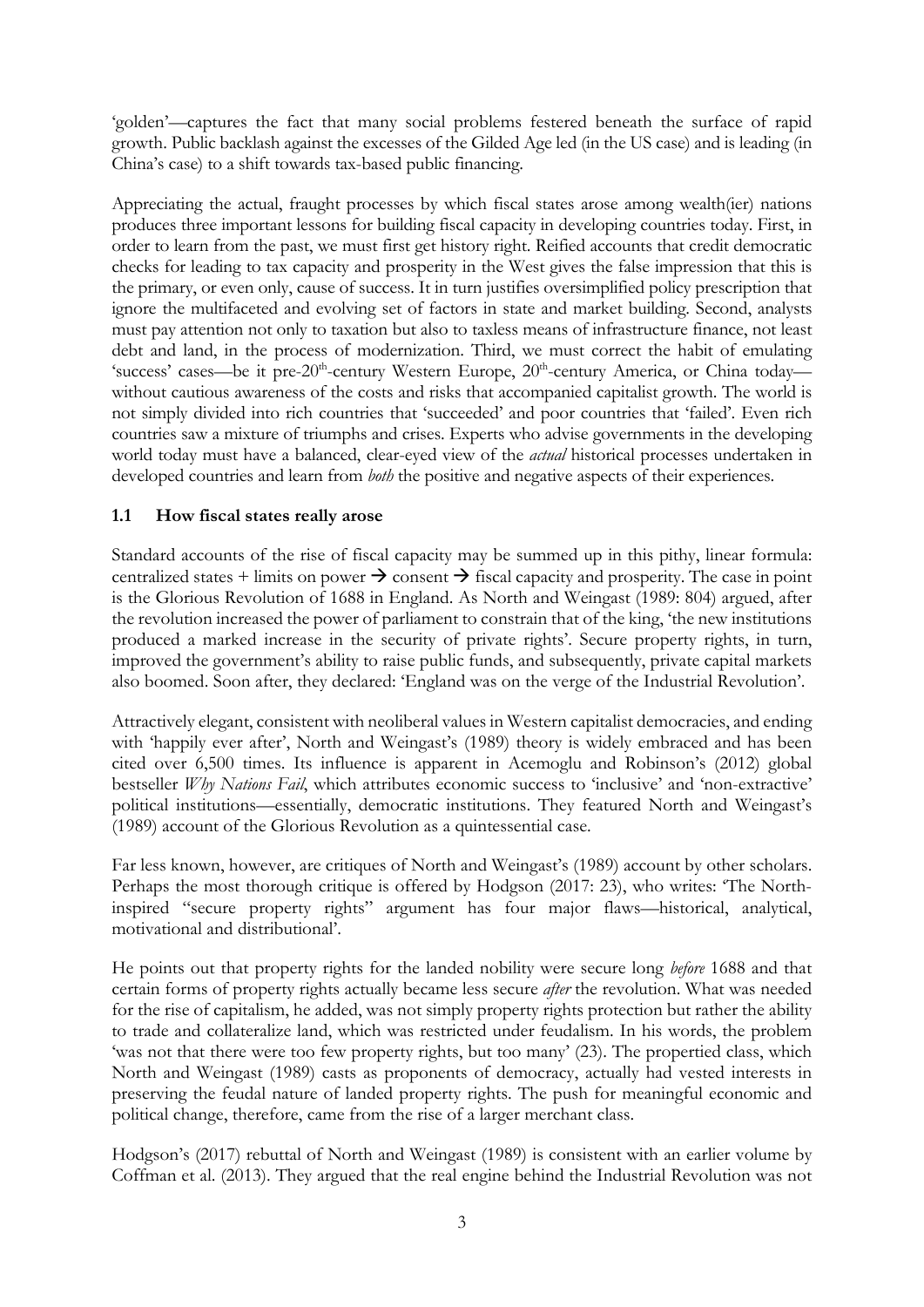democratic political institutions and secure property rights but rather financial innovations (e.g., insurance that cut transaction costs). Similar to Hodgson and many other scholars cited in his article, their historical accounts revealed that after the Glorious Revolution, the English government actually became *more* extractive in certain ways.

Whereas these accounts focused on financial instruments (e.g., insurance, land as collateral, and debt), other scholars pointed to the interconnected bundle of large geopolitical and social disruptions that drove the rise of fiscal states in the West. Yun-Casalilla and O'Brien (2011: 24) sum up the key forces in one paragraph:

Size, territorial dispersion and institutional diversity, relative position in global and international networks, capability to import fiscal techniques and financial advances, and the different degrees of independence in regard to movements of international capital are, therefore, relevant factors in the efficiency of fiscal systems and in their final transition to the fiscal state.

Adding to their long list of salient factors, one must not omit the enormous role of colonialism in accelerating capital accumulation and modernization in the West (Inikori 2002; Pomeranz 2000; Blackburn 2010).<sup>[4](#page-5-0)</sup> Eltis and Engerman (2000: 125) underscored four mechanisms: colonialism 'provid[ed] markets for British goods', 'generat[ed] profits to underwrite the capital stock of the early industrial economy', 'supplied cheap raw materials', and 'slave-grown products… helped stimulation consumerism'.

Taken together, the rich body of revisionist accounts indicate that the *real* story of the rise of the West is far from the dominant narrative. In fact, on a macro level, numerous factors were simultaneously at play. On a micro level, the Glorious Revolution did not have the purported effect of securing private property rights; in some ways, it was the opposite. Eltis and Engerman (2000: 141) were careful to add: 'While slavery had important long-run economic implications, it did not by itself cause the British Industrial Revolution'. Their caveats about slavery as a singular cause should be extended to popular claims about the effects of democratic checks and secure property rights as *the* cause of Western success.

As I earlier argued (Ang 2016), the overwhelming popularity of 'centralized states + limits on power  $\rightarrow$  consent  $\rightarrow$  fiscal capacity and prosperity' and similar single-causal arguments are outgrowths of the 'complicated' (mechanical) paradigm in theories of political economy, which views complex social realities through the lens of 'machines' and breaks it down into discrete, linear parts.<sup>[5](#page-5-1)</sup> In this paradigm, as Mearsheimer and Walt (2013) point out, the objective is to identify and prove which variable has the biggest effect in a regression or causal narrative. I argue that while this method is useful for answering questions that are relatively simple and confined in

<span id="page-5-0"></span><sup>4</sup> Domestic peculiarities were also relevant. In *The Great Divergence*, Kenneth Pomeranz (2000) argued that modernization took off in northeast Europe but not China, despite similar conditions, because of the fortunate abundance of coal in Europe, in addition to the presence of colonies.

<span id="page-5-1"></span><sup>&</sup>lt;sup>5</sup> The terms 'complicated' and 'complex' are often conflated in daily language, but in fact they describe two completely different worlds. To study complicated worlds, we can parse out the different parts into separate categories of cause and effect. Much of our analyses have proceeded as if social worlds are complicated, but they are almost always complex (Ang 2016: 10). Embracing complexity does not mean that we throw our hands up in despair and resign to the messiness. Rather, I argue, it means that we invest our empirical efforts in tracing and modelling—i.e. finding patterns in—the interaction of multiple factors over time (Ang 2021). One pattern across the cases of England, the US, and China appears to be that the liberalization of land and credit, what Hodgson (2017) calls 'the financial revolution', preceded the emergence of modern fiscal states that rely primarily on a broad base of taxes.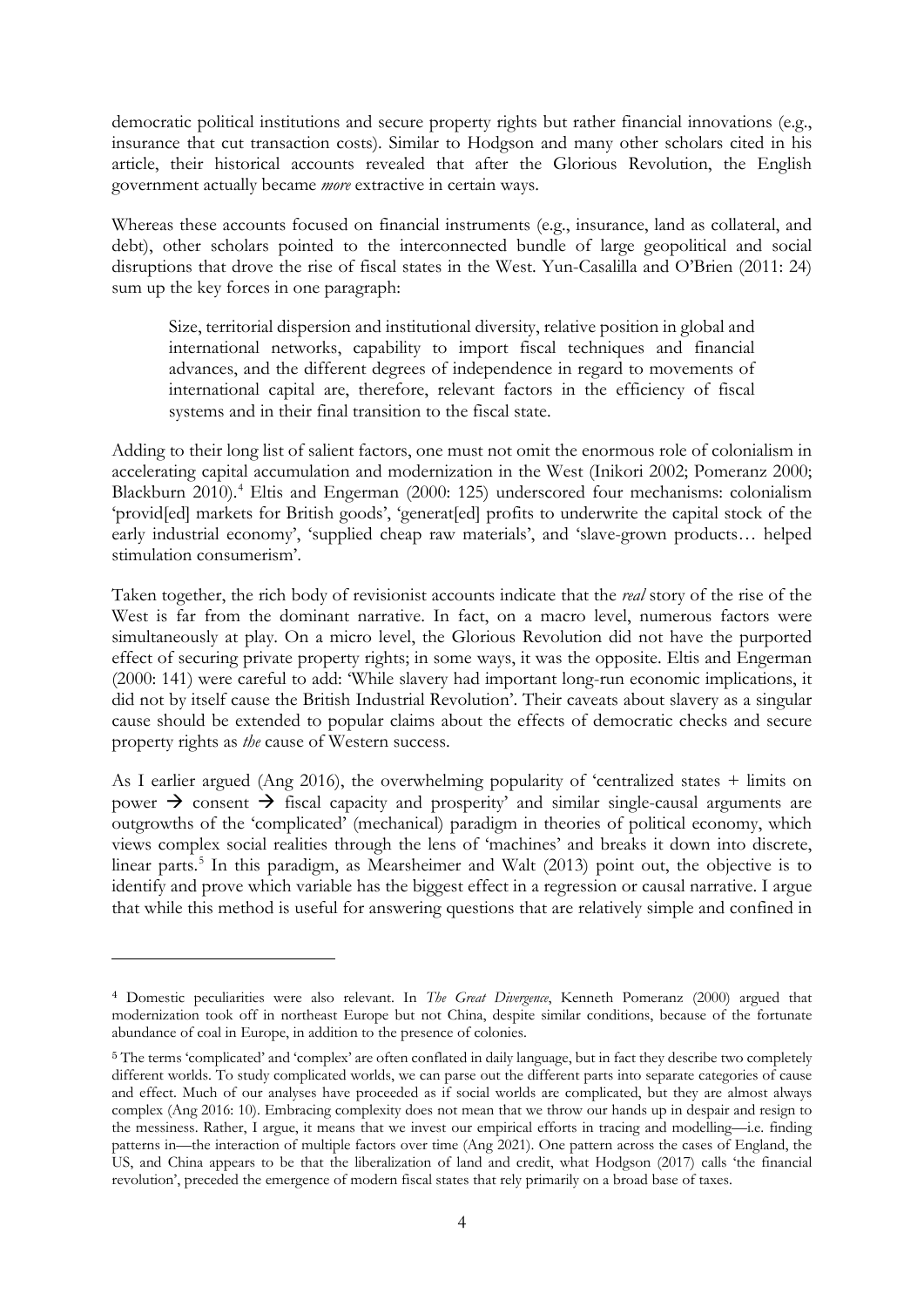nature (e.g., Do giving free chickens improve household income?),<sup>[6](#page-6-0)</sup> they do not take us far in understanding inherently multi-dimensional, complex, and long-term evolutionary processes such as fiscal capacity building. Put differently, while social scientists should simplify, they must not *over*-simplify to the point of omitting crucial variables and patterns of adaptation and change.

This takes me back to Hodgson's (2017) fascinating thesis about the neglected role of debt and collateralization of land in the rise of British capitalism. Hodgson agrees with North and Weingast (1989) that the 1688 Revolution changed the balance of power between the parliament and the crown. However, he contends that the revolution did not lead to secure property rights but rather the outbreak of war, following new foreign alliances. War-making, in turn, accelerated a 'Financial Revolution' (Hodgson 2017: 32). At the heart of this revolution was removing feudal restrictions on land, as he describes (20):

Barriers to the commodification of land and its use as collateral did not disappear spontaneously or easily… They were defended by strong and enduring vested interests. It took numerous varied Acts of Parliament to remove them, lasting well into the nineteenth century.

Over time, estate, statutory authority, and enclosure acts 'relaxed constraints on the use of land and resource' (Hodgson 2017: 21). From 1750 onward, he shows, parliamentary reforms of landed property rights grew dramatically.<sup>[7](#page-6-1)</sup>

Following Hodgson (2017), my analysis will also bring attention to the role of debt, land, and corporate charters—which I broadly classify under 'taxless public finance'—in driving America's and China's early capitalist boom and their transition into modern fiscal states. I do not argue that this is the singular cause of their modernization but only that it is an indispensable factor. I further emphasize that the reliance on taxless finance in both cases was accompanied by corruption and significant financial risks. Therefore, we must avoid simplistically labelling these cases as 'success'. The American and Chinese paths, as well as the real history in England ('not the fairy-tale retelling' version, to use Chang's quip [Chang 2011]), reveal a common lesson: the process of modernization brings material wealth along with costs and risks. Only through an appreciation of this whole package, warts and all, can policy makers and analysts draw realistic lessons for developing countries today.

### **2 Two Gilded Ages: America vs. China**

The current global order is dominated by the US and China; the two superpowers cannot be dismissed as mere outliers. Given their contrasting political system—the US is a two-party democracy, whereas China is a single-party autocracy—the two nations are rarely compared. Recently, intensifying rivalry has led some to cast US–China relations as the 'Clash of Civilizations'—namely, two unalterably opposed nations that have nothing in common.

<span id="page-6-0"></span><sup>6</sup> On this note, it is instructive to visit a debate between two development economists. Blattman (2017) argues that using controlled experiments to test whether giving free chickens is more effective than giving cash is 'the best investment we could make to fight world poverty'. Pritchett (2017) counters that this fixation with interventions fails to recognize that poverty is a 'systemic' problem that requires macro-economic and political solutions. 'I argue it probably isn't in the top 100 value for money research questions in development economics', he concludes.

<span id="page-6-1"></span><sup>7</sup> For a follow-up examination of the role of property as collateral in England from 1820 onward, see Hodgson (2021).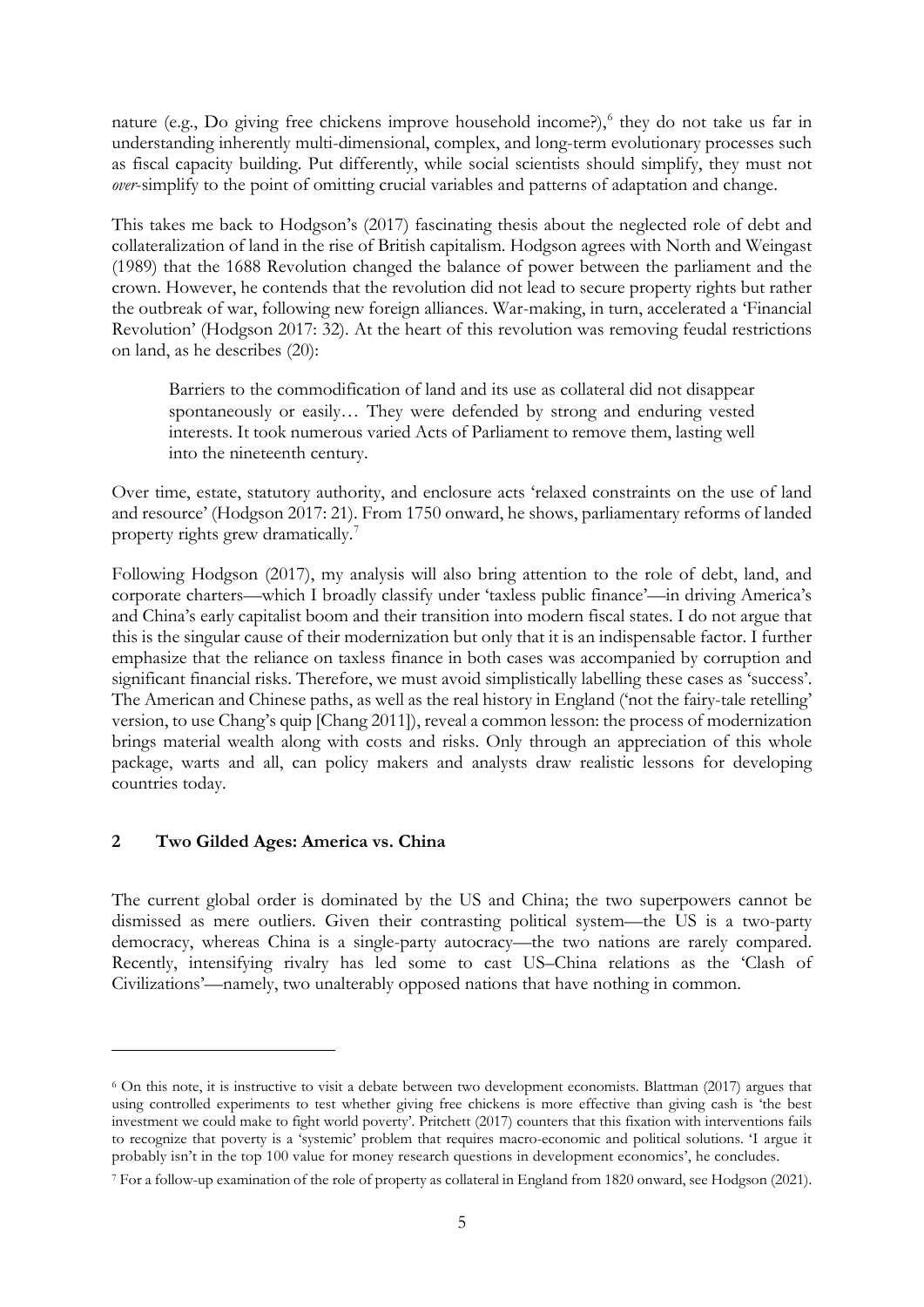I propose, however, that the US in the late 19<sup>th</sup> century and contemporary China have more in common than most people realize (Ang 2020). During the last century, the US was still a developing country and an emerging power, just as China is today. Both achieved rapid industrialization, accompanied by rampant cronyism, rising inequality, and the rise of a new class of super-rich. More specifically, in both cases, igniting economic growth rested on building large infrastructure that could connect regions across a vast territory, enable trade, and speed up urbanization. Both were also fiscally decentralized: infrastructure spending was largely left to subnational governments.

Comparing China and the US today, it is clear that the US not only far surpasses China in GDP per capita but is also an advanced fiscal state. Table 1 compares their tax capacity and structure (to place them in perspective, I added Ethiopia). One feature that jumps out is that China's fiscal capacity is nearly catching up with the US in terms of tax revenue per capita, but in terms of the composition of revenue, China is much closer to Ethiopia than the US. How did their systems of public finance evolve and arrive at its current state?

| <b>Year: 2017</b>                                                       | <b>United States</b> | China    | <b>Ethiopia</b> |
|-------------------------------------------------------------------------|----------------------|----------|-----------------|
| Tax revenue as of % GDP                                                 | 20.61%               | 19.18%   | 11.63%          |
| Tax revenue (billion USD)                                               | 4,022.89             | 2,311.41 | 8.81            |
| Tax revenue per capita<br>(USD)                                         | 12,374.30            | 1,667.68 | 82.77           |
| Share of tax revenue from<br>direct taxes <sup>8</sup>                  | 79.16%               | 36.09%   | 38.74%          |
| Fiscal capacity index<br>(indicated by state source)<br>of the revenue) | 2.78                 | 1.83     | $-0.64$         |

Table 1: Fiscal capacity in the US, China, and Ethiopia (2017)

Source: author's calculations based on data from the UNU-WIDER Government Revenue Dataset (UNU-WIDER 2020), Varieties of Democracy (V-Dem) indicators (Coppedge et al. 2020), and World Bank (2020).

## **2.1 Taxless finance in 19th-century America**

America was once a developing country. According to Acemoglu et al. (2002: 1235), English colonists had brought institutions of good governance with them to American soil, 'providing secure property rights to a broad cross section of society'. This story posits that 'the European form of good institutions protecting private property' is the 'root cause' of American development (Acemoglu 2003).

But was this how development *really* happened in America? Secure property rights among white settlers supported entrepreneurial activities within this segment of the population, but economic transformation required more than just that. To spur interstate commerce and exports, the country also needed massive transportation projects such as railways and canals that would connect broad swathes of undeveloped land. These are long-term, expensive investments that private entrepreneurs would not normally undertake on their own, so the government had to step in by raising funds for construction.

<span id="page-7-0"></span><sup>8</sup> Direct taxes: comprises income taxes, taxes on payroll and workforce, and property taxes.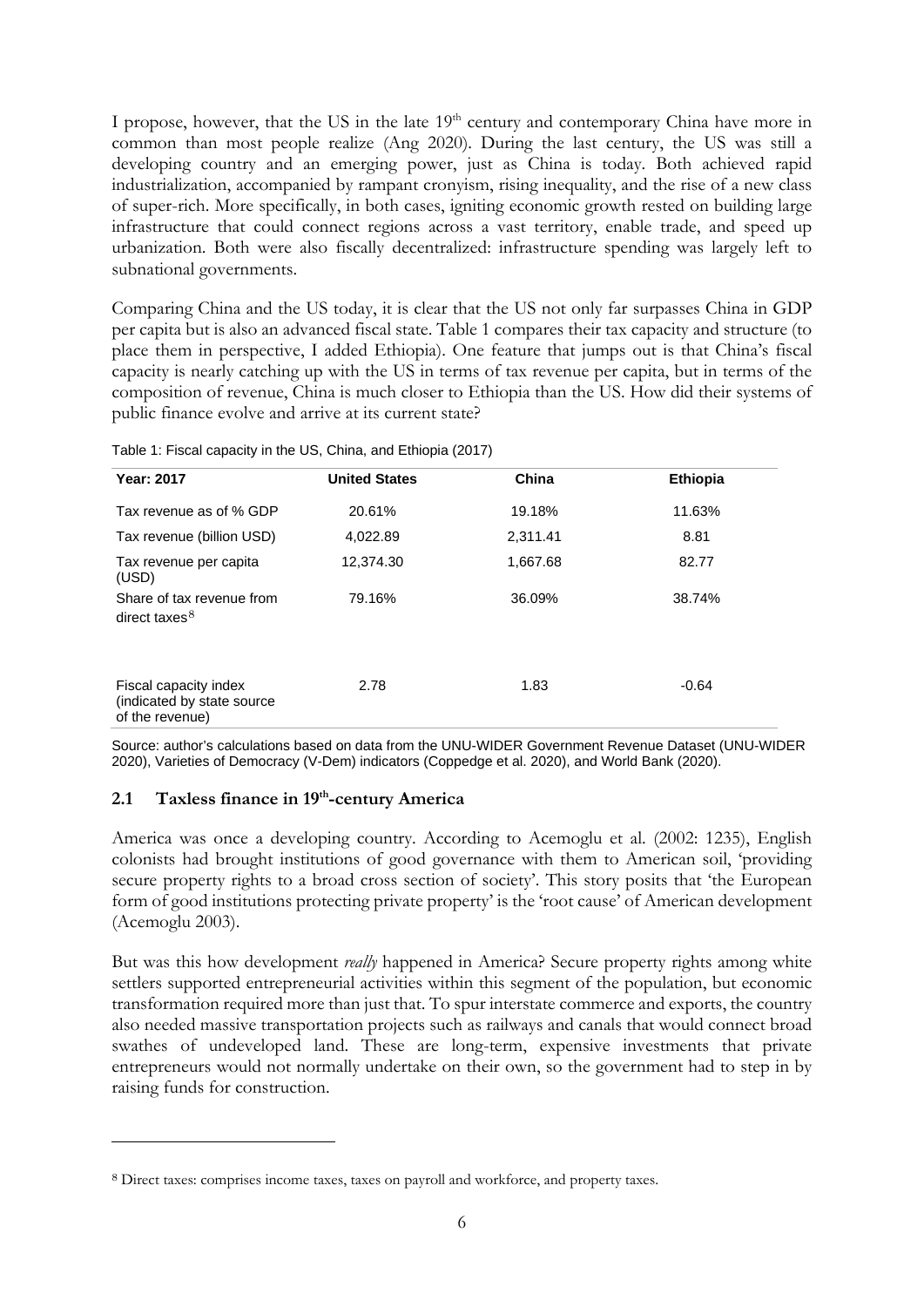Did the American process of building fiscal capacity begin with a social contract between state and citizens to collect taxes in exchange for public infrastructure? No, it did not.<sup>[9](#page-8-0)</sup> As Wallis (2005) related, the story begins in 1790. At the time, the new national constitution and state constitutions set no limits on how much governments could borrow and in what manner, and few limits were placed on taxation. If there was a social contract, it was very thin.

American democracy has a seldom-noted feature: it was born along with finance. The year after the Bill of Rights was signed in 1791, Wall Street officially went into business, with traders 'gathering under a buttonwood tree to forge an agreement establishing rules for buying and selling bonds and shares of companies', as the historian Brands (2010: 13) narrated. Years later, these traders would play an outsized role in America's development.

Entering into the 1820s, the expansion of democratic institutions and voting rights for white males intensified pressures on state governments to deliver visible economic results to their constituents. The most effective way to stimulate growth was building cross-state transportation. Vast expanses of undeveloped land stood to appreciate many times in value once transportation was constructed. Moreover, if goods and people could travel easily from coast to coast, commerce would surely boom.

Democracy posed a constraint on development ambitions, however. Local residents did not want to pay taxes for cross-state projects that would benefit other states. Exacerbating this free-rider problem was geographic mobility. If a state insisted on raising taxes, its residents could simply move elsewhere. Despite these limitations, 'it was possible to develop creative ways of financing projects' (Wallis 2005: 213).

One method of taxless finance was issuing charters to private companies in exchange for ownership interest. Charters were essentially monopoly or exclusive rights to run certain businesses. One famous charter (which would later gain notoriety when it became bankrupt) was the Morris Canal and Banking Company, which was chartered in 1824 to construct a canal to transport coal from the mines of Pennsylvania to the East Coast. At the height of its operation, hundreds of boats travelled on this canal that ran through New Jersey, carrying coal, iron ore, and agriculture produce and turning rural settlements into industrial towns.

Charters were especially profitable in the banking sector. The more exclusive they were, the more valuable. Politicians and legislators could extract abundant rents by limiting market entry and granting access only to those who paid. It was no surprise, then, that charters became fertile ground for 'access money' corruption, fuelling the rise of Gilded Age tycoons and dynasties, who in turn funded the patronage machines of state politicians:

For example, the Camden and Amboy railroad obtained a monopoly of the northeast to southwest rail route in New Jersey, connecting New York and Philadelphia, in return for giving a substantial block of stock to the state. In New York, the Albany Regency headed by Martin Van Buren granted bank charters only to its political allies. In Arkansas, the state chartered a bank and capitalized it by issuing state bonds, and then allowed the bank to be controlled by two powerful families (Wallis 2005: 214–5).

<span id="page-8-0"></span><sup>&</sup>lt;sup>9</sup> This section draws partially from Ang (2016) Chapter 7, which mapped out the co-evolution of the US economy and fiscal institutions.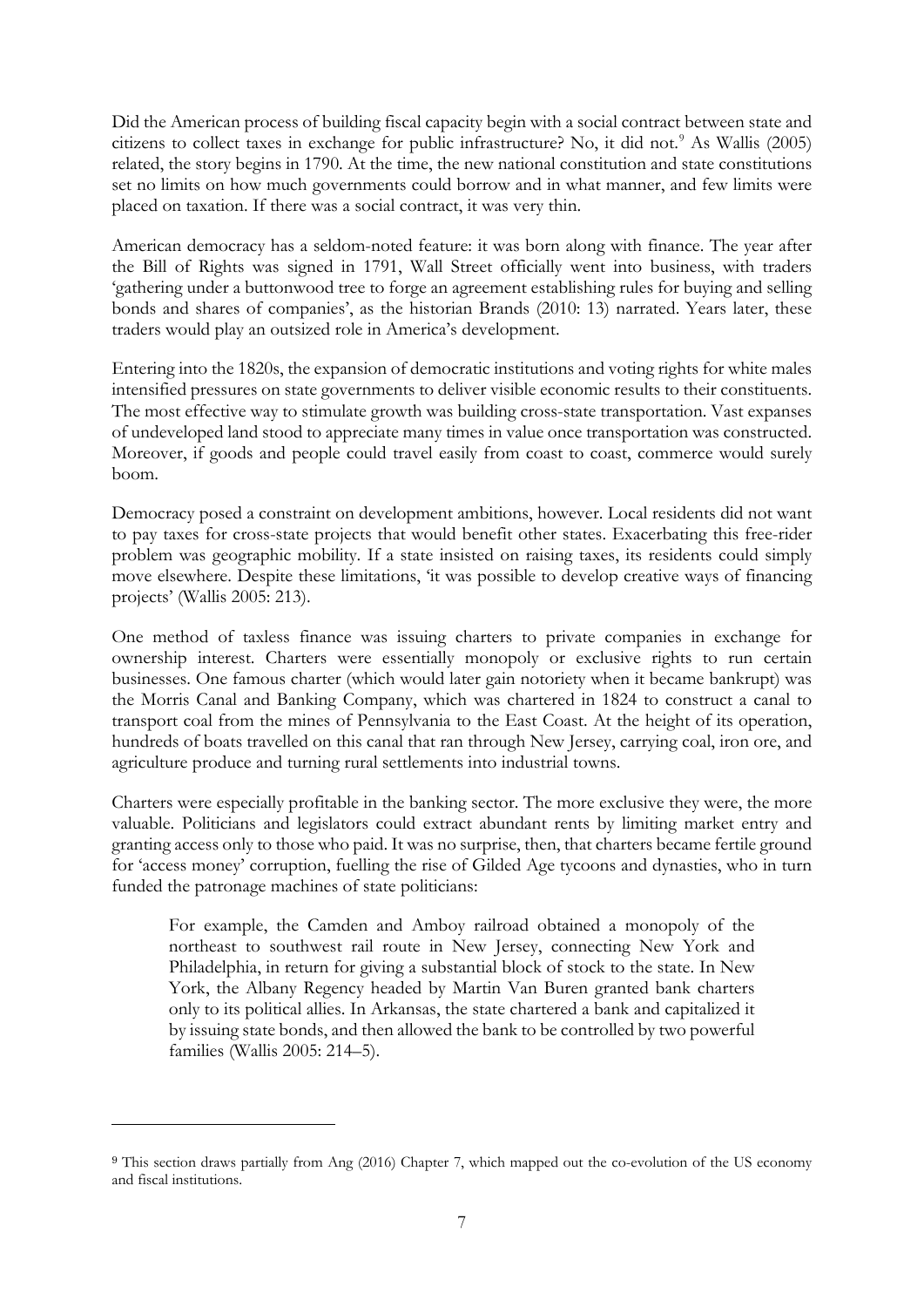Another scheme involved state governments borrowing and then investing in infrastructure projects either directly or through banks. Riding on public faith that governments would unlikely default on loans, state governments could easily secure large sums of money for construction by issuing bonds. Banks bought these bonds and then brokered them on the London market or reinvested in companies that constructed public projects. For European traders at the time, 'Of the developing countries, the United States appeared the most promising. The rate of return on investments in American railroads and telegraphs, for instance, outstripped that on most investments in Europe' (Brands 2010: 14). Through financial schemes that drew in multiple players, within and beyond American shores, public funds flowed without the need to tax.

The 1830s was a time of economic boom. Completion of the Erie Canal proved wildly successful, raking in large fortunes for the state of New York (Wallis 2005, 2000). Elsewhere, Ohio, Pennsylvania, and Maryland started building canals. Land and property prices soared, and the economy surged. By 1836, state governments had chartered over 600 banks. Between 1790 and 1860, they spent \$425 million on infrastructure improvements, outstripping federal spending of \$54 million. Wallis (2005: 226) summed up, 'State governments, by any measure, played a central role in the promotion of financial and transportation investment and development' (2005: 226). (As we will see, this is also an exact description of post-2000s China.)

The frenzy of construction and rapid growth, financed without taxation, drew speculators on Wall Street. A deluge of state bonds hit the market after 1836 (Wallis 2001: 19). When this coincided with international factors (including a sudden fall in cotton prices), it triggered the Panic of 1837, followed by an economic depression in 1839. In August 1839, the Morris Canal and Banking Company became the first bank to default on payments to state governments. From there, more defaults followed. As construction projects halted and land prices fell, revenue from property taxes shrunk, leaving the state government less able to repay loans. In the southern and western regions, one-third of state borrowing went into investing in state banks. 'The relationship between state governments and banks were so close', Wallis (2001: 19) noted, 'that when states began to experience financial troubles in 1839, so did their banks'. (Again, this parallels China.) Because of the interlocking of public and private finances, the financial crisis of 1839 was especially deep. It lasted four years, with nine states defaulting on their debts in 1941 and 1942.

The crisis of 1839 stirred heated public and legislative debates about the causes of the crisis, corruption, and the need to restructure public finance. A surprisingly self-critical process of deliberation ensued (one that seems painfully lacking in contemporary policy debates): 'State legislatures throughout the country were asking "how did we get in to this mess?" and "how can we prevent this from happening again?"' In the end, the states 'decided that bad institutions were the cause of the crisis' (Wallis 2005: 234). States got into their current mess through taxless finance, so to prevent the same risks in the future, legislators proceeded to limit taxless finance by changing constitutional rules.

Within 10 years from 1842, 11 states changed their constitutions, enshrining in law a body of rules that are today hailed as quintessential market-supporting institutions. These included a general incorporation law that allowed free entry to all lines of businesses, restrictions on the amount and procedures of public borrowing, and uniform property tax codes. Another lesson that state governments learned in the 1840s was that 'taxes must be raised when spending is contemplated' so that there would be more accountability and better management of risks (Wallis 2005: 213).

Even then, the story did not end with 'happily ever after'. There were now clearer rules on state lending and borrowing, but they were not airtight, and corruption was never eliminated. By the 1860s, the government again played a central role in sponsoring railroad construction, which could catapult the entire economy by connecting the East and West Coasts. Through a mixture of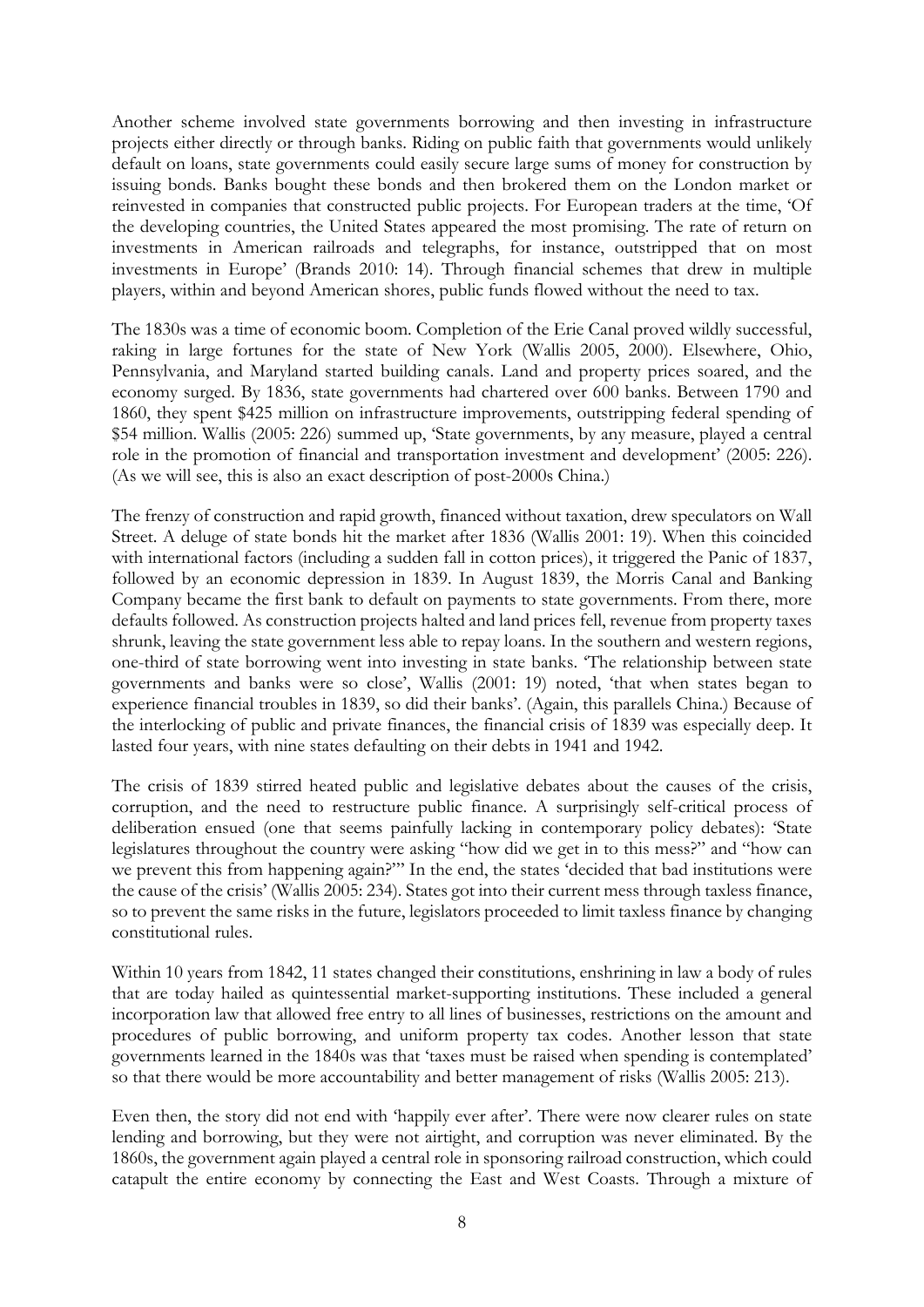persuasion and bribes (including suitcases stuffed with company shares), private railway companies lobbied politicians to subsidize their projects with loans and land grants. For the construction of a single railway line from the Missouri River to California, the federal government extended loans through 30-year bonds at six per cent interest, and in addition, the contractors were entitled to 10 square miles of land for each mile of railway built (Brands 2010). Because the land had virtually no value until it was accessible, the government in effect leveraged a free resource to finance an expensive construction project—again, without having to tax. But 'over the long term, the land would prove the most valuable part of the subsidy', observed the historian Brands (2010: 49). Once the country was eventually connected by rail, the enormous land holdings of the railway tycoons swelled in value.

As the US economy leapt forward, the tax structure evolved. Local governments moved steadily towards benefit taxation (where users are taxed according to the services they receive) and decentralized fiscal responsibilities, such that by the 1900s, city rather than state governments took the lead in providing infrastructure for public utilities (water, gas, sewage) (Wallis 2005). Some state governments also introduced mechanisms to resolve debts in the event of defaults. For example, the 1870 Illinois Constitution ruled that creditors could oblige municipal governments to tax all property in order to pay their debts (McConnell and Picker 1993; cited in Liu and Waibel 2008).

Through this winding journey, punctured by five financial panics (in 1819, 1837, 1857, 1873, and 1893), America entered the 20th century with an impressive fleet of physical infrastructure and fiscal rules fit for a modern market economy.

## **2.2 Taxless finance in 21st-century China**

In December 1978, under the leadership of Deng Xiaoping, China embarked on its 'second revolution' of reform and opening. For Chinese leaders, the challenge they faced was not just raising national income but, more importantly, making a structural transition from a planned to market economy. Under central planning, 'a modern tax system was not necessary', Naughton (2007: 60) explained. By controlling prices and suppressing private enterprises, the government made state-owned companies extremely profitable, which in turn supplied the bulk of budgetary revenue. Once markets were opened up, there was a need to tax.

China is a politically unitary state—not a federal system. It is also a single-party dictatorship, in which all officials are appointed top-down by the party apparatus and not elected. The core feature of the reform period, however, was political centralization paired with extensive economic and administrative decentralization, giving rise to a hybrid governing system—'directed improvisation' (Ang 2016). For local governments to take initiative, they had to be given autonomy and resources that they could independently use.

In 1985, the reformist leadership introduced 'particularistic fiscal contracting'. Previously, under central planning, all revenue was centralized and then reallocated to local governments according to plan, so there was no incentive for local officials to promote growth and collect revenue. With fiscal contracting, the central government struck bargains with each province, giving them the right to retain any excess revenue over a predetermined amount of revenue remitted upward. The reform also introduced a new fiscal category known as 'extra-budgetary revenue', which can be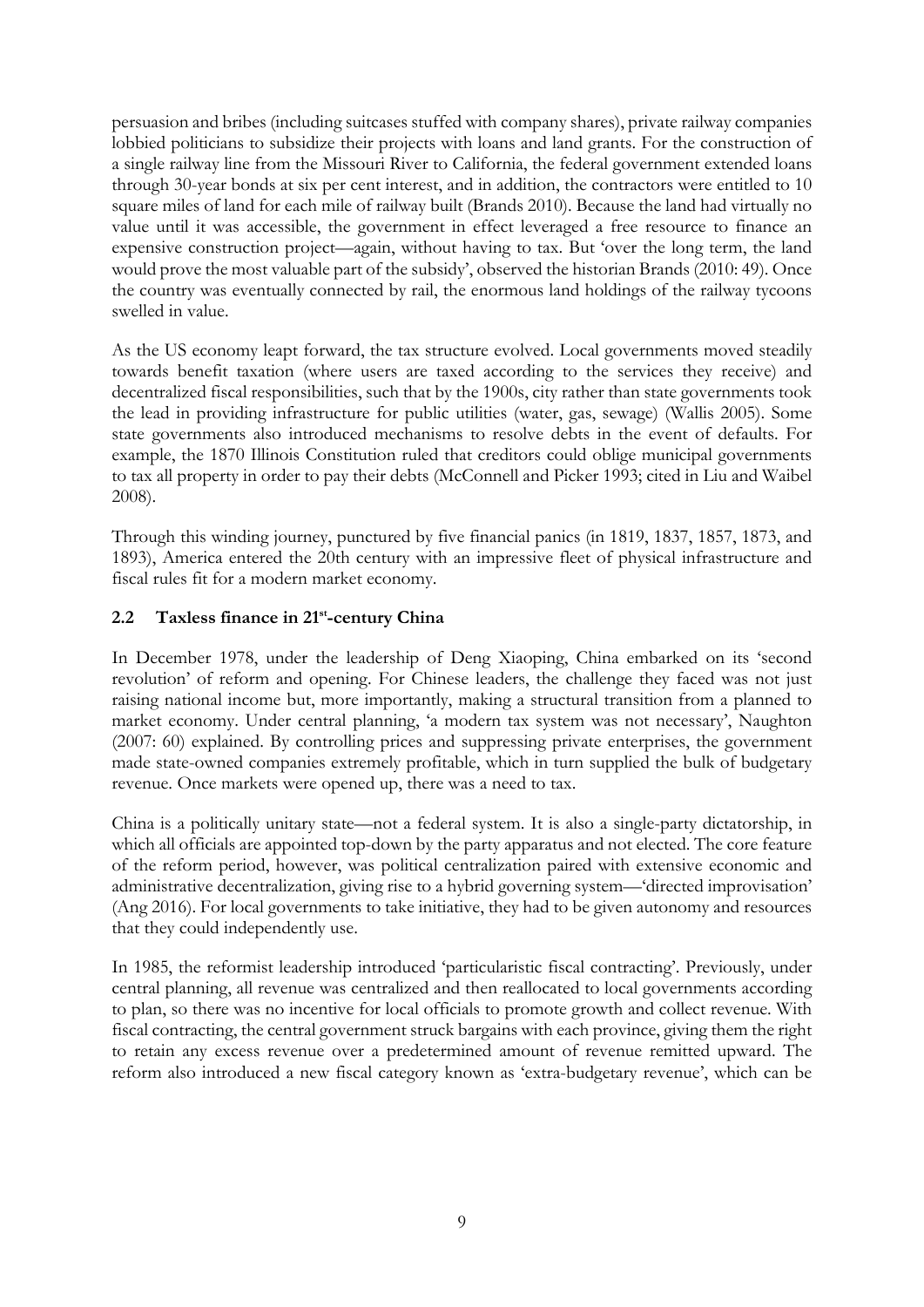kept entirely by local governments and was primarily comprised of profits from collectively owned township and village enterprises (TVEs) (Oi 1992, 1999).<sup>[10](#page-11-0)</sup>

Endowed with rights to keep surplus revenue, local governments enthusiastically promoted rural industrialization and TVEs, which became the driver of China's early economic take-off (Oi 1992). At the same time, to maximize their own share of revenue, local authorities cooked the books and colluded with local enterprises to evade tax payments so that to maximize locally retained 'extrabudgetary' funds. As a result, from 1979 to 1993, the central government's share of revenue plummeted even as the economy and fiscal revenue rose (Man and Hong 2011). For central leaders, this was a worrying trend, both because it was losing political control over increasingly autonomous local governments and because the central government lacked funds for executing national policies (e.g., foreign policy) and infrastructure.

The year 1993 marks a watershed in Chinese reform history. That year, a new central leadership under President Jiang Zemin and Premier Zhu Rongji took over, with the platform of 'building a socialist market economy'. Their resolution was to take market reforms to the next level, from experimenting with market activities on the fringes of a centrally planned economy to building a comprehensive institutional apparatus for a modern market economy (Qian 2003).

Fiscal reform was on the top of the agenda. In 1994, the central government unveiled the taxsharing reform, which replaced particularistic fiscal contracting with a uniform list of central, local, and shared taxes. Table 2 lists the 10 largest tax items. At the top is the value-added tax (VAT), of which 75 per cent belonged to the central government and 25 per cent was shared among subnational governments; this was changed to a 50–50 split in 2016. To ensure reliable collection and remission of central taxes, Beijing established central tax agencies in all localities, alongside local tax agencies (which collected local taxes).

<span id="page-11-0"></span><sup>&</sup>lt;sup>10</sup> Emerging from the bottom up in the 1980s, TVEs were a hybrid entity that were neither state nor privately owned but collectively owned by governments at the grassroots level. In practice, many TVEs were 'red' disguises for privately run enterprises (Tsai 2007), which were later privatized en masse in the 1990s (Kung and Lin 2007).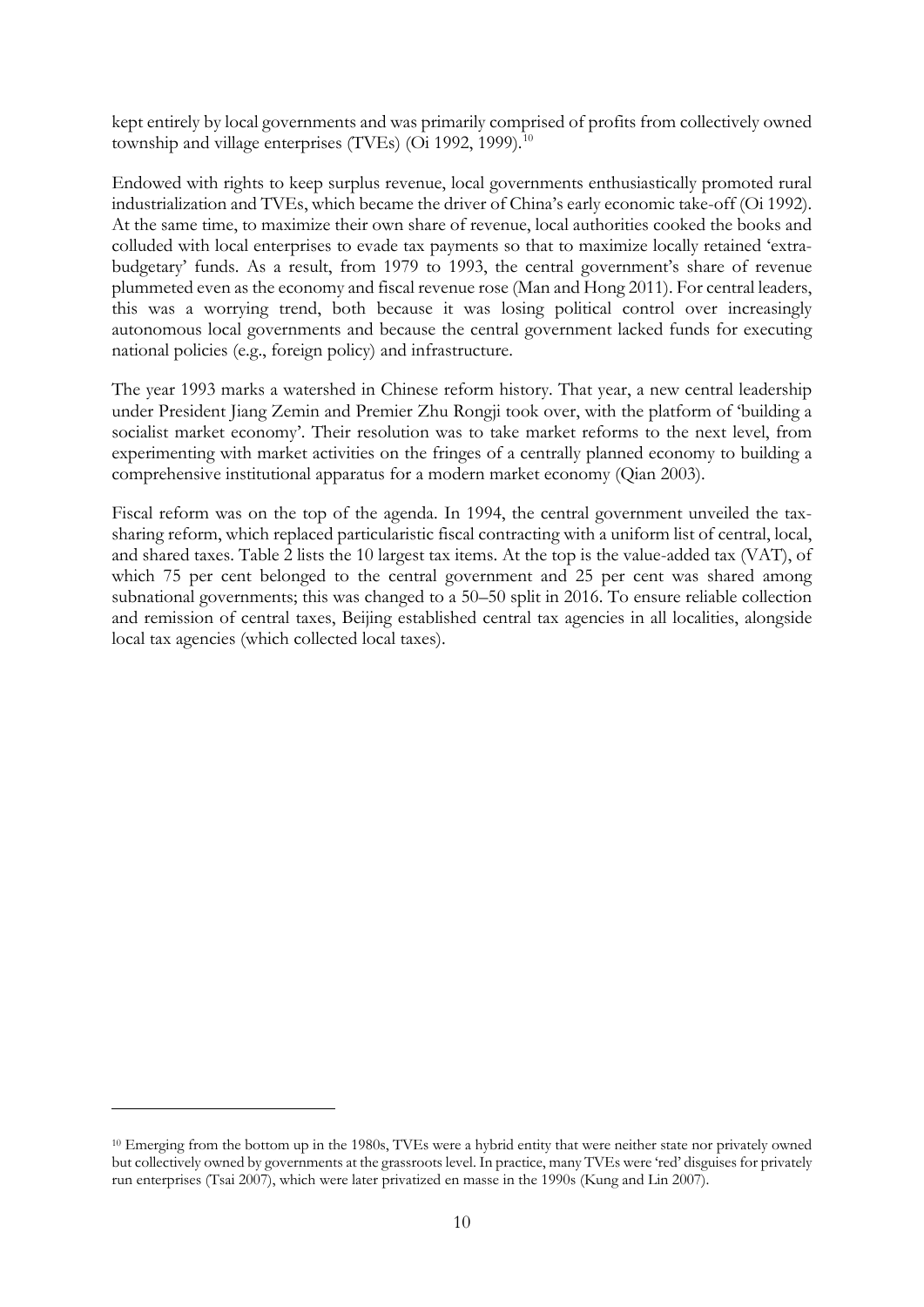Table 2: China's tax structure and central-local share (2017)

| Tax                                      | Amount<br>(trillion:<br>yuan) | % of total tax<br>revenue | Central share of tax Local share of tax<br>item $(%)$ | item (%) |
|------------------------------------------|-------------------------------|---------------------------|-------------------------------------------------------|----------|
| Domestic VAT                             | 5.64                          | 39.1                      | 50                                                    | 50       |
| Corporate income tax                     | 3.21                          | 22.2                      | 60                                                    | 40       |
| VAT from imports                         | 1.53                          | 10.6                      | 100                                                   | 0        |
| Individual income tax                    | 1.20                          | 8.3                       | 60                                                    | 40       |
| Domestic consumption tax                 | 1.02                          | 7.1                       | 100                                                   | 0        |
| Land appreciation tax                    | 0.49                          | 3.4                       | 0                                                     | 100      |
| Deed tax                                 | 0.49                          | 3.4                       | 0                                                     | 100      |
| City maintenance and<br>construction tax | 0.44                          | 3.0                       | 0                                                     | 100      |
| Vehicle purchase tax                     | 0.33                          | 2.3                       | 100                                                   | 0        |
| Tariffs                                  | 0.30                          | 2.1                       | 100                                                   | 0        |
| <b>Others</b>                            | 1.18                          | 8.2                       | N/A                                                   | N/A      |

Source: author's calculations based on data from China Finance Yearbook (Zhongguo Caizheng Nianjian) 2018.[11](#page-12-0)

The net effect of this reform was to reverse the allocation of revenue between central and local authorities almost overnight. As Table 2 shows, whereas Beijing took the lion's share of taxes, only three of the top 10 largest items were assigned to local coffers entirely. After 1994, local governments found themselves in financial straits: they had no authority to enact local taxes; they were barred by the National Budget Law from incurring budget deficits; and prior to 2014, they were not legally allowed to sell bonds to raise revenue.

Yet, despite these constraints, the central government continued to hold local governments responsible for financing essential public services such as education and public health. On top of that, localities had to bear the cost of promoting economic growth, which entails investing heavily in infrastructure and providing financial support for businesses. The result was a drastic fiscal shortfall.

To make up for this shortfall, Beijing made fiscal transfers (central-to-local grants) with the guarantee that each province's revenue base would not fall below standards in 1993 (State Council 2008). But this brought little comfort to local governments, as their expenditures kept growing. Moreover, reliance on fiscal transfers placed local authorities at the mercy of higher-level superiors who distributed the grants. Another compensatory measure in 1994 was the assignment of landbased taxes (including the urban land tax, farmland occupation tax, real estate tax, deed tax, and land-valued added tax) to local governments. But their sums were modest; in 2009, they only made up 16 per cent of local tax revenue (Wu 2011: 45).

Mainstream theories of fiscal capacity focus on and measure tax revenue. In fact, taxless revenue can make up a significant share of public revenue, as in China's case (see Table 3). In 2017, tax revenue made up 61 per cent of total budgetary revenue, followed by non-tax revenue (e.g.,

<span id="page-12-0"></span><sup>11</sup> Total tax revenue (14.44 trillion yuan) reported in the yearbook includes tax rebates in the amount of –(1.39 trillion yuan), which means that not accounting for these rebates, total tax revenue is higher. If rebates were excluded, actual revenue collected is 15.82 trillion yuan. In computing per cent of total revenue, I take the total tax revenue reported in the financial yearbook.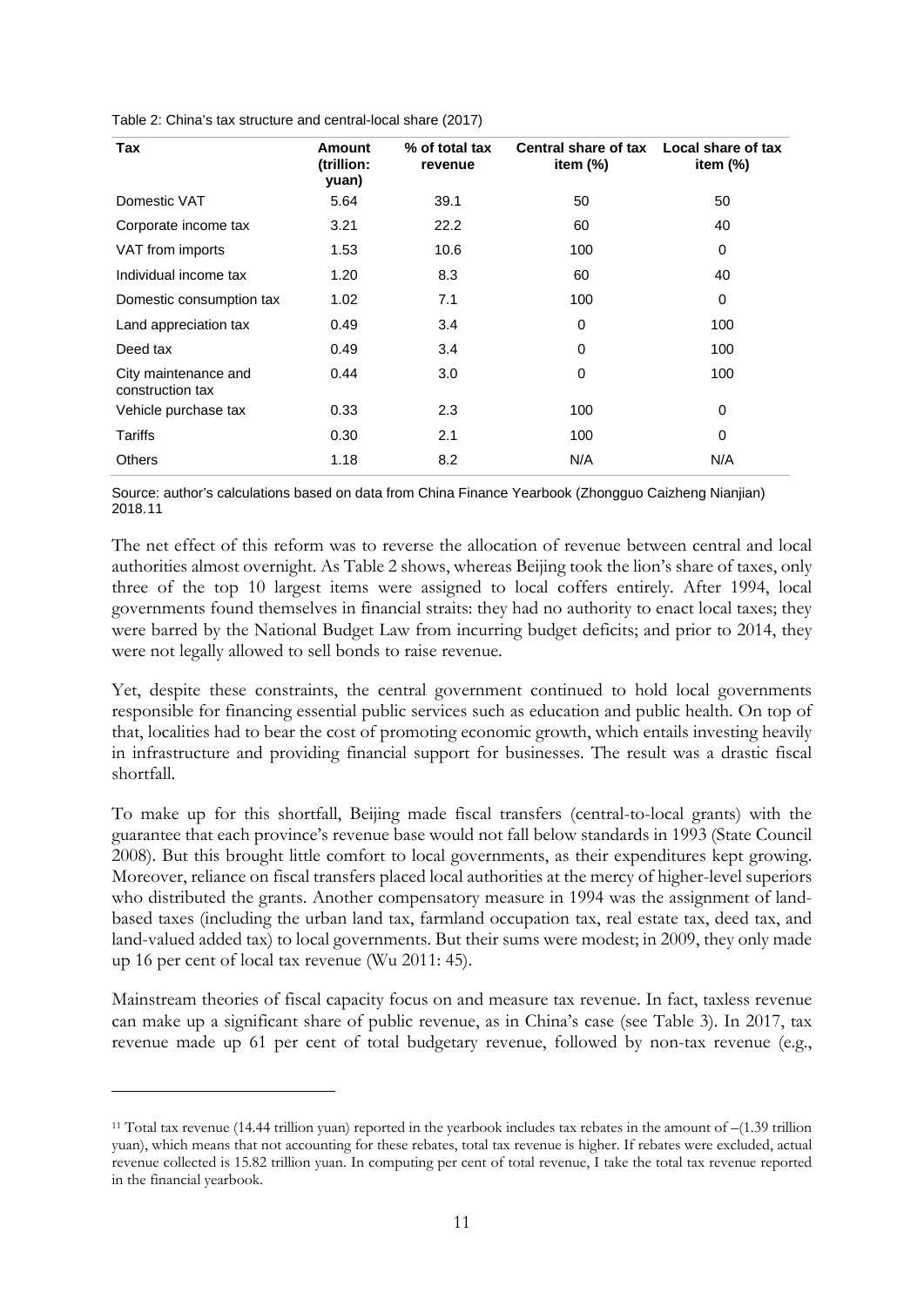administrative fees and fines) at 12 per cent, government earmarked funds (revenue collected and spent on a particular purpose) at 26 per cent, and revenue from state-owned assets at 1 per cent.

For local governments facing tax shortfalls, the real significant alternative of revenue was proceeds from leasing land, an earmarked category that was loosely monitored and controlled. In principle, all land in China is owned by the state. Following the National Land Management Law, local governments have the right to convert rural land into land for urban or commercial use, subject to centrally allocated quotas (each locality is mandated to maintain a certain stock of rural land) (Zhou 2010: 79). After local governments 'package' a given plot of rural land (i.e. demolish the site, compensate farmers, and provide amenities), they lease the rights to use this land for a stipulated period of time.

Table 3: Breakdown of national public revenue 2017

| Amount in 2017<br>Share of total revenue<br>(trillion: yuan)<br>17.26<br>Total budgetary revenue<br>73%<br>$\circ$ Of which: tax revenue<br>$\circ$ Of which: 14.44<br>$\circ$ Of which: 84%<br>$\circ$ Of which: non-tax revenue<br>$\circ$ Of which: 16%<br>$\circ$ Of which: 2.82<br>Government earmarked funds<br>26%<br>6.15<br>o Of which: land transfer fees<br>$\circ$ Of which: 81%<br>$\circ$ Of which: 5.00<br>Revenue from state-owned assets<br>0.26<br>1%<br>TOTAL REVENUE (A+B+C)<br>100%<br>23.67 |  |  |
|-------------------------------------------------------------------------------------------------------------------------------------------------------------------------------------------------------------------------------------------------------------------------------------------------------------------------------------------------------------------------------------------------------------------------------------------------------------------------------------------------------------------|--|--|
|                                                                                                                                                                                                                                                                                                                                                                                                                                                                                                                   |  |  |
|                                                                                                                                                                                                                                                                                                                                                                                                                                                                                                                   |  |  |
|                                                                                                                                                                                                                                                                                                                                                                                                                                                                                                                   |  |  |
|                                                                                                                                                                                                                                                                                                                                                                                                                                                                                                                   |  |  |
|                                                                                                                                                                                                                                                                                                                                                                                                                                                                                                                   |  |  |
|                                                                                                                                                                                                                                                                                                                                                                                                                                                                                                                   |  |  |
|                                                                                                                                                                                                                                                                                                                                                                                                                                                                                                                   |  |  |
|                                                                                                                                                                                                                                                                                                                                                                                                                                                                                                                   |  |  |

Source: author's calculations based on data from China Finance Yearbook (*Zhongguo Caizheng Nianjian*) 2018.

Developers bid on these leases and buy and sell them on the market. They pay a one-time 'land transfer fee'. As Figure 1 shows, in total, land transfer fees have more than doubled between 2010 and 2018. They were equivalent to more than 75 per cent of local tax revenue in 2010, 2011, and 2018. In other words, for local governments, generating revenue by selling land became just as important as producing tax revenue through 'real' economic activities such as manufacturing and regular consumption.<sup>[12](#page-13-0)</sup>

To generate even more revenue from land, local governments devised a creative scheme known as government financing vehicles (GFVs). Similar to the taxless financing scheme in 19<sup>th</sup>-century US, it involves local governments setting up subsidiary companies to borrow funds, using land or land revenue as collateral, for the purpose of building infrastructure, which could be public (e.g., highway) or quasi-public (e.g., industrial park) in nature. As a county-level finance bureaucrat describes: 'Each GFV is like a state-owned company and can be responsible for multiple projects'. [13](#page-13-1)

The origins of GFVs may be traced to an experiment conducted in 1998. The China Development Bank and Wuhu City Government in Anhui province collaborated on a financial model described as 'bundle a city's construction projects together, and then rely on state-established GFVs to collectively borrow and repay loans' (see Cao 2014). The experiment quickly caught on first among the coastal provinces. In Liaoning (a north-eastern province), GFVs appeared 5–10 years later.<sup>[14](#page-13-2)</sup>

<span id="page-13-0"></span><sup>12</sup> In recent years, central planners have warned against the trend of 'moving from a real to a hollow economy' (tuoshixiangxu), which began in the early 2000s. This refers to local governments moving away from promoting industrialization towards real estate development and to investors from productive economic activities to speculation.

<span id="page-13-1"></span><sup>13</sup> B2011-280 (author's interview, Shandong, 2011).

<span id="page-13-2"></span><sup>14</sup> B2011-290 (author's interview, Liaoning, 2011).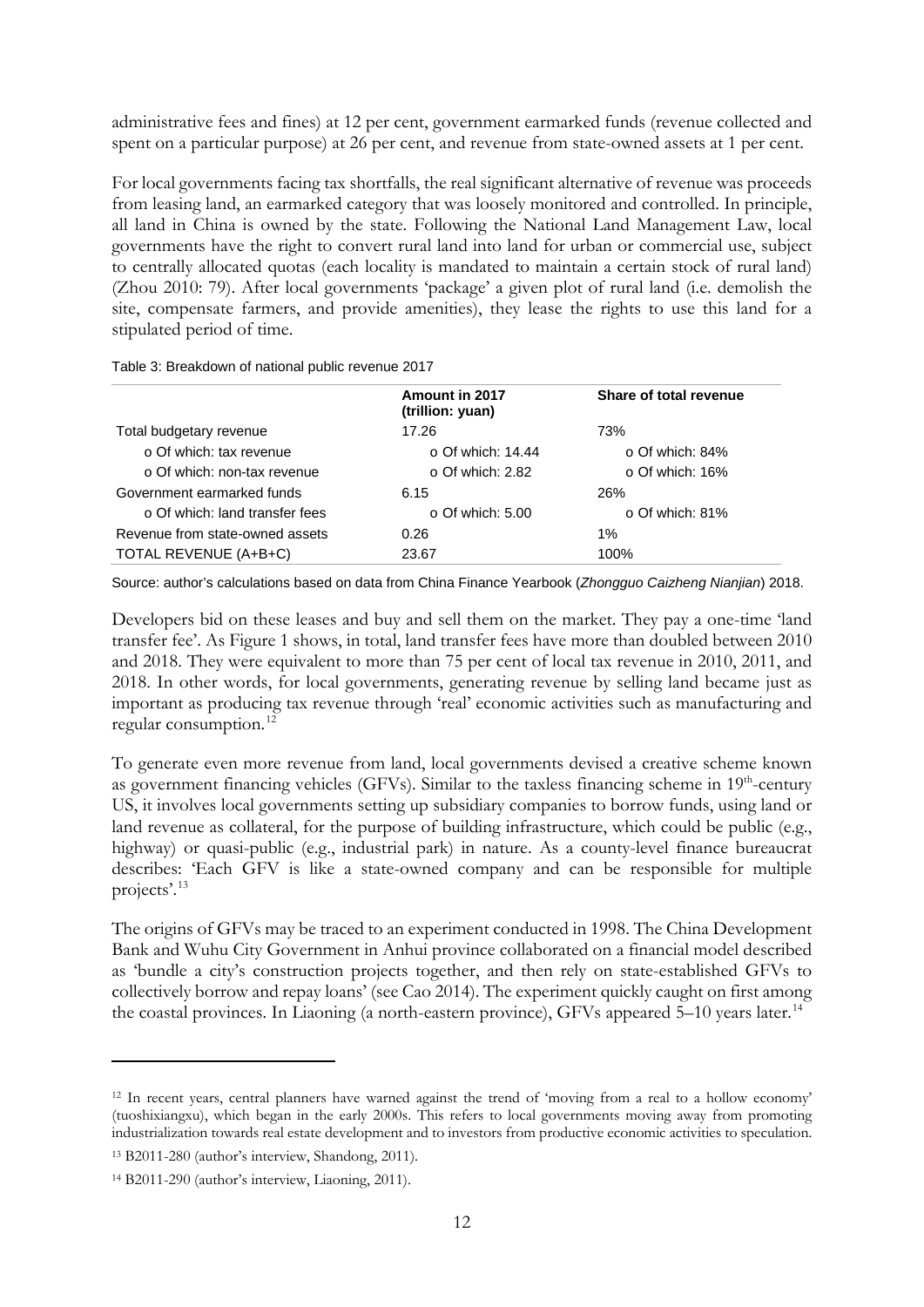



Source: author's illustration based on data from China Finance Yearbook (*Zhongguo Caizheng Nianjian*) 2011–9.

Similar to the American case, the Chinese style of taxless finance enabled local governments to finance an infrastructure boom without raising taxes, or as Bai et al (2016: 6) put it, 'It was possible for local governments to implicitly run deficits… with the explicit purpose of borrowing for public spending'. Beginning in the 2000s, China saw a rapid expansion of public utilities, highways, roads, long-distance cable, and other infrastructure across the country (Figure 2). Bardhan describes the gap in infrastructure in China and India as 'the dazzling difference'.



Figure 2: China's infrastructure boom from the 2000s

Source: author's illustrations based on data from China Statistical Yearbook (*Zhongguo Tongji Nianjian*) 1997– 2019.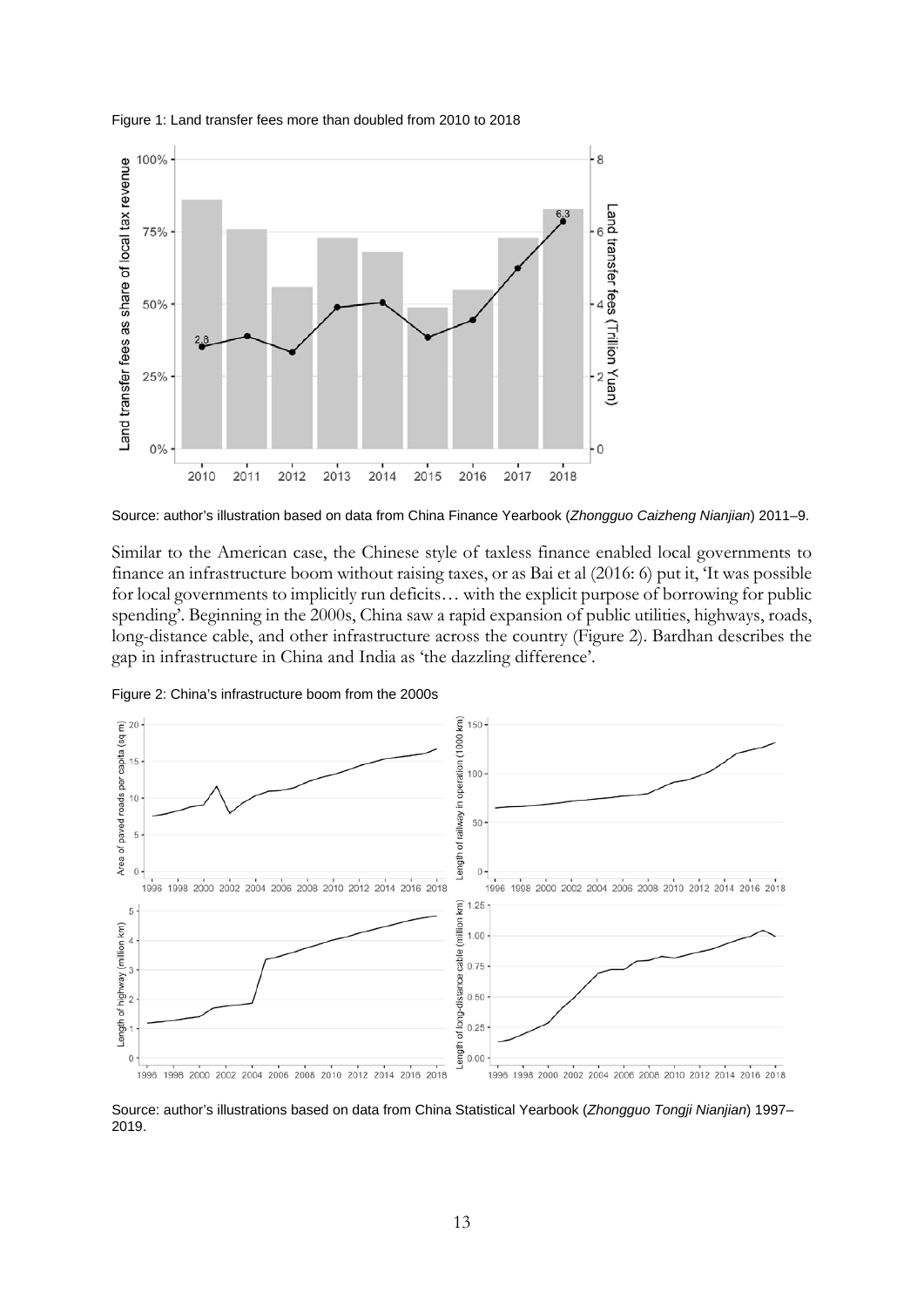One clear benefit of this infrastructure boom was that it accelerated urbanization and economic growth. Especially in less developed regions, infrastructure increased their accessibility and helped them catch up economically with the coast. Liaoning province, an industrial rustbelt, was a case in point. In response to the central government's exhortation to 'reinvigorate the Northeast', the Liaoning provincial government formulated a three-pronged development strategy: create an industrial ring around the capital Shenyang, create another along Jinzhou's coastline, and promote the shipping and fishery industry. Without GFVs, one official explained, these ambitions could not be realized:[15](#page-15-0)

Our development these few years have indeed been rapid, especially with the arrival of a new governor, and following the three-pronged strategy, we have launched special economic zones, industrial clusters, industrial parks, and various projects. Every city is eager to develop, and such development demands money. In particular, to grow rapidly within a short time requires a large amount of capital. But every city is short of capital, so the higher-level governments can support them by setting up GFVs to raise funds.

Rapid construction without taxation comes with risks. 'What if the GFVs can't pay back their loans?' I asked the aforementioned county official, whose county had three GFVs. The official assured that this will not happen as the county government would not set up the GFVs in the first place if they were not financially feasible.

In reality, the GFVs had 'contingent risks', just as we saw in the American case. If the public projects were completed and stimulated growth, then local governments will earn more revenue to repay the loans. But if they had invested in duplicative, white elephant projects, taxpayers would indirectly shoulder the cost of financing this waste. Worse, if the economy slows or real estate prices start to fall (which will depress land prices and revenue), then local governments run the risk of being unable to pay their debts.

Such risks were exacerbated by a gigantic US\$586 billion stimulus that the central government injected into the economy in 2008 to cushion the blow of the US financial crisis. Spurred by a sudden expansion of loose credit, many GFVs and dubious projects were hastily approved. Another obvious risk factor was the lack of transparency and, to use James Scott's (1998) term, 'state legibility'. The first central audit of local government debts was carried out in 2011 (see Zhou and Qing 2011). Prior to it, for more than a decade, even the central government did not know how much local governments owed.

In 2010, the State Council (the highest office of the executive branch) officially acknowledged the financial risks accompanying GFVs in a directive titled 'Notice on Strengthening the Management of GFVs'. It pointed out that 'the scale of debts owed by GFVs is rapidly expanding, and the operation of GFVs is under-regulated' (State Council 2010). The first central audit conducted in 2011 was a necessary first step in taking stock of the problem. It found that local governments had accumulated about 10.7 trillion yuan of debt by the end of 2010, with about half incurred by GFVs (see Zhou and Qing 2011).

In 2014, the State Council issued a follow-up decree, this time stating explicitly that 'governments must not borrow through enterprises, nor can enterprise debts be handed over to governments'. (In reality, some GFVs are merely shell companies staffed by government employees, so they cannot be separated from each other.) In addition, the State Council added the level of

<span id="page-15-0"></span><sup>15</sup> B2011-290 (author's interview, Liaoning, 2011).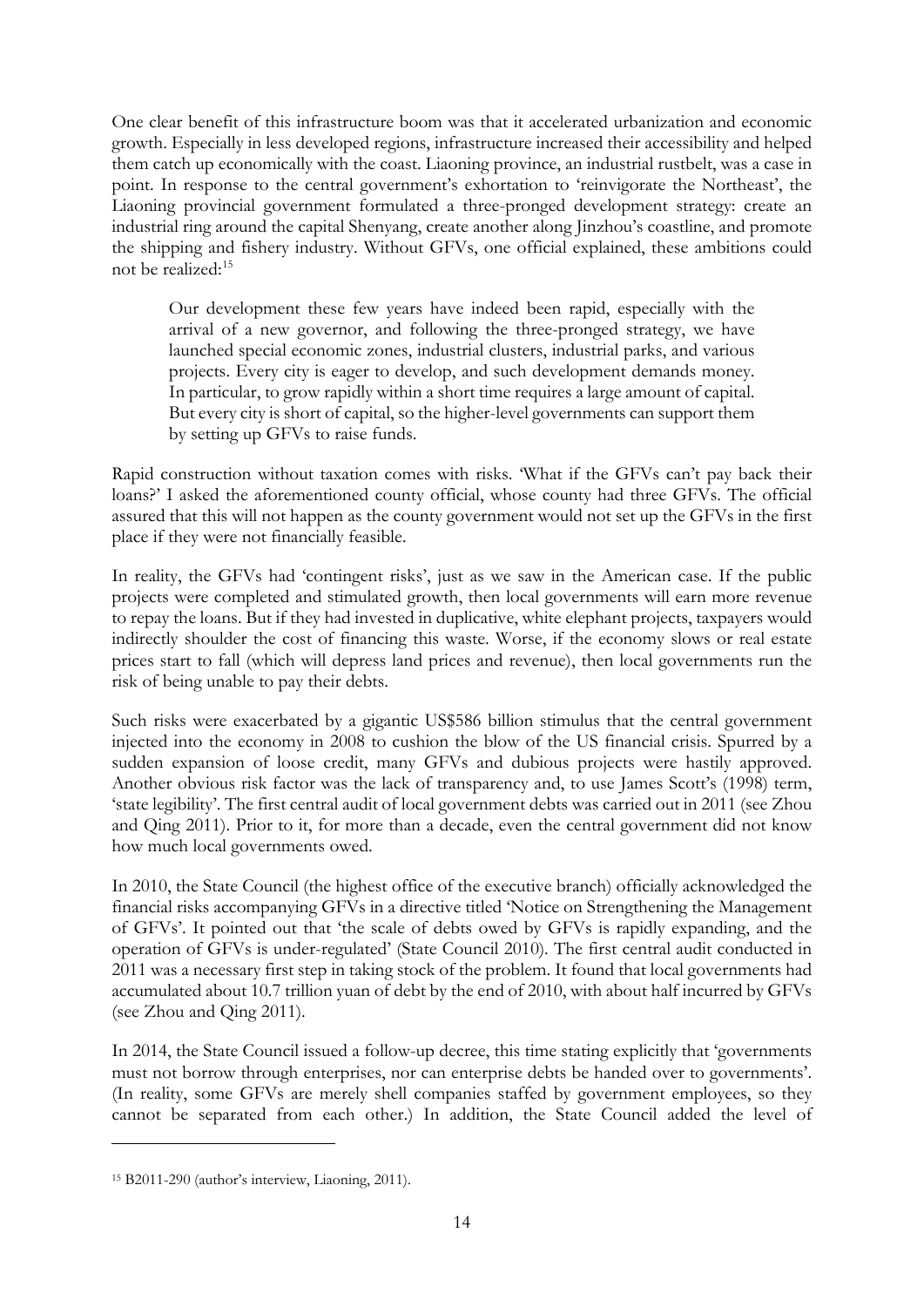indebtedness as a 'hard target' in the evaluation of local leaders. 'We shall hold responsible the individuals involved in unrealistically and excessively incurring debts', it warned (State Council 2014).



Figure 3: Surge of local government debt since 2010

To what extent this order has worked is not clear. One problem with China's evaluation system is that, over the years, too many targets and penalties have been added (Ang 2016). When everything is a priority, nothing is a priority. Moreover, even if local officials dutifully complied with the State Council's restrictions, past loans still have to be paid. The total amount of local government debts nearly quadrupled from 6.7 trillion yuan in 2010 to 21.3 million yuan in 2019 (Figure 3). In 2020, the Ministry of Finance issued a warning that local government debts reached 26 trillion yuan (US\$4 trillion) by the end of year (see Yu and Luo 2020). In 2010, these debts were twice the amount of local tax revenue, and by 2019, they scaled up to more than 2.5 times the tax base.

In the midst of this conundrum, central regulators have considered imposing a property tax on homeownership, both to provide local governments with a stable source of tax revenue and to deter speculative home purchases (Lu and Sun 2013). In 2011, Shanghai and Chongqing were selected as trial cities, but years later, the experiment with a property tax proved ineffective at curbing housing prices. As *Caixin* reported, there were other obstacles (see Wang and Wang 2017). Those who held multiple properties were opposed to such a tax, and the government worried about depressing the real estate sector, even as they sought to rein in speculation. In 2016, half of China's new bank lending went to real estate, so if this sector suffers, banks would also suffer.

Today, China has become the world's second-largest economy and is widely perceived as a strategic competitor to the United States. In reality, although it has come a long way since the 1980s, it is still a developing country, one hampered by central-local fiscal imbalances and which has not yet developed a sustainable fiscal structure for local governments. The public debts incurred since the 2000s have bequeathed a large stock of infrastructure, but whether and how existing debts can be paid remains to be seen.

Source: author's illustration based on data from a central audit conducted (National Audit Office of the People's Republic of China 2011, 2013), Finance Yearbook of China (*Zhongguo Caizheng Nianjian*) 2015–8 (2014–7) and official website of the Ministry of Finance (2018, 2019, 2020).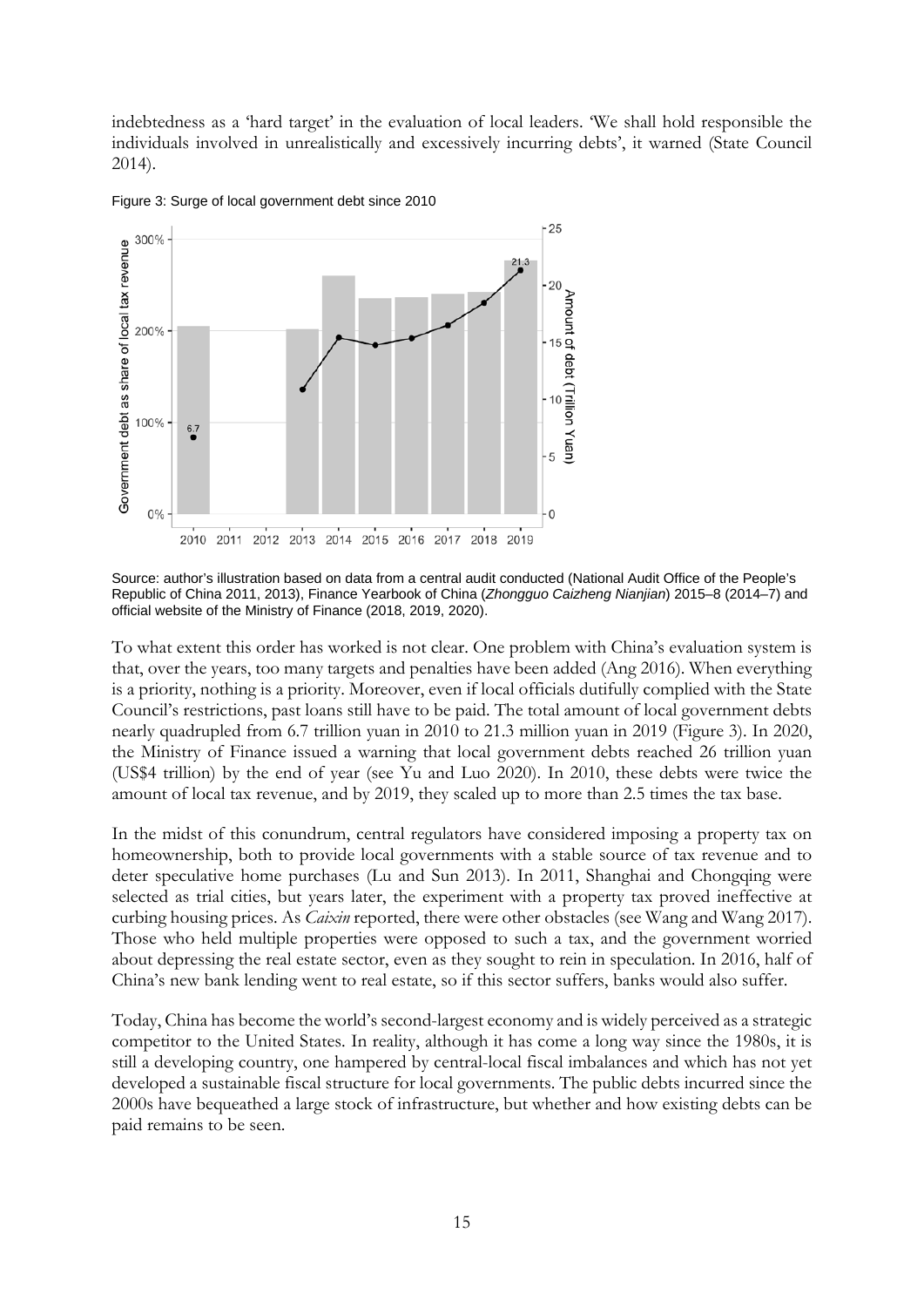### **2.3 Lessons for developing economies**

What lessons can we draw for developing economies from a comparative historical review of America's and China's paths to building fiscal capacity? What has the textbook literature missed? Below, I highlight some lessons.

1. Taxless finance is an important but risky source of public finance, particularly for infrastructure construction.

This volume centres on how governments become 'capable of collecting revenues from a broad tax base [and] spending funds on a range of goods and services'. When analysts speak of fiscal capacity, this is the capacity that concerns them (Moore et al. 2018).<sup>[16](#page-17-0)</sup> The Addis Tax Initiative, established in 2015 to 'improve the fairness, transparency, efficiency, and effectiveness of tax systems' (see Addis Tax Initiative 2015), is likewise focused on increasing the tax capacity of developing countries so that they can meet the Sustainable Development Goals without relying too much on foreign aid.

There is no question that taxation is indispensable, as tax revenue provides revenue for public spending that can be allocated through the budgetary process. Current expenditure items such as the public payroll must be paid through tax revenue. Yet my analysis adds that we cannot fully appreciate how tax capacity arises without also considering taxless mechanisms of public finance. The latter includes the capacity of states to borrow and repay, as well as their ability to leverage state resources (e.g., land sales, land grants, corporate monopoly rights) to finance earmarked public projects.

Taxless finance is not a minor complication. Historical accounts of Western Europe, the US, and China all indicate that debt and land have played a central role in financing large-scale infrastructure needed to catapult an economy forward. Due to the significant costs of infrastructure, these projects cannot feasibly be financed through taxes alone but require some borrowing and financing arrangements. As Liu and Waibel (2008) pointed out in a World Bank report, subnational borrowing among developing countries has grown since the 1990s for three reasons: fiscal decentralization, large infrastructure projects, and the growing mobility of international capital.

The implications of new sources of infrastructure finance for developing economies should be part of the research agenda. In recent years, one prominent and contested source of finance is China's Belt and Road Initiative (BRI), a scheme to build infrastructure and trade links between China and 65 other countries, with an estimated cost of US\$1.2 trillion by 2027(Ang 2019; Chatzky and McBride 2020). Whether this is a boon or bane for recipient countries depends on how their governments use Chinese loans and funds (Staden et al. 2018). Surely such a large infusion of capital will impact developing economies and their fiscal capacity, perhaps to a greater degree than the factors traditionally featured in the political economy.

2. To find the way out of the poverty trap, take history seriously.

Adding taxless finance to the picture helps point a way out of the intractable 'chicken-and-egg' problem inherent in any argument about development, which I term 'the poverty trap' (Ang

<span id="page-17-0"></span><sup>16</sup> For example, Dincecco and Prado (2012) measure fiscal capacity as 'share of total revenue from direct taxes' and 'ratio of tax revenue to GDP'.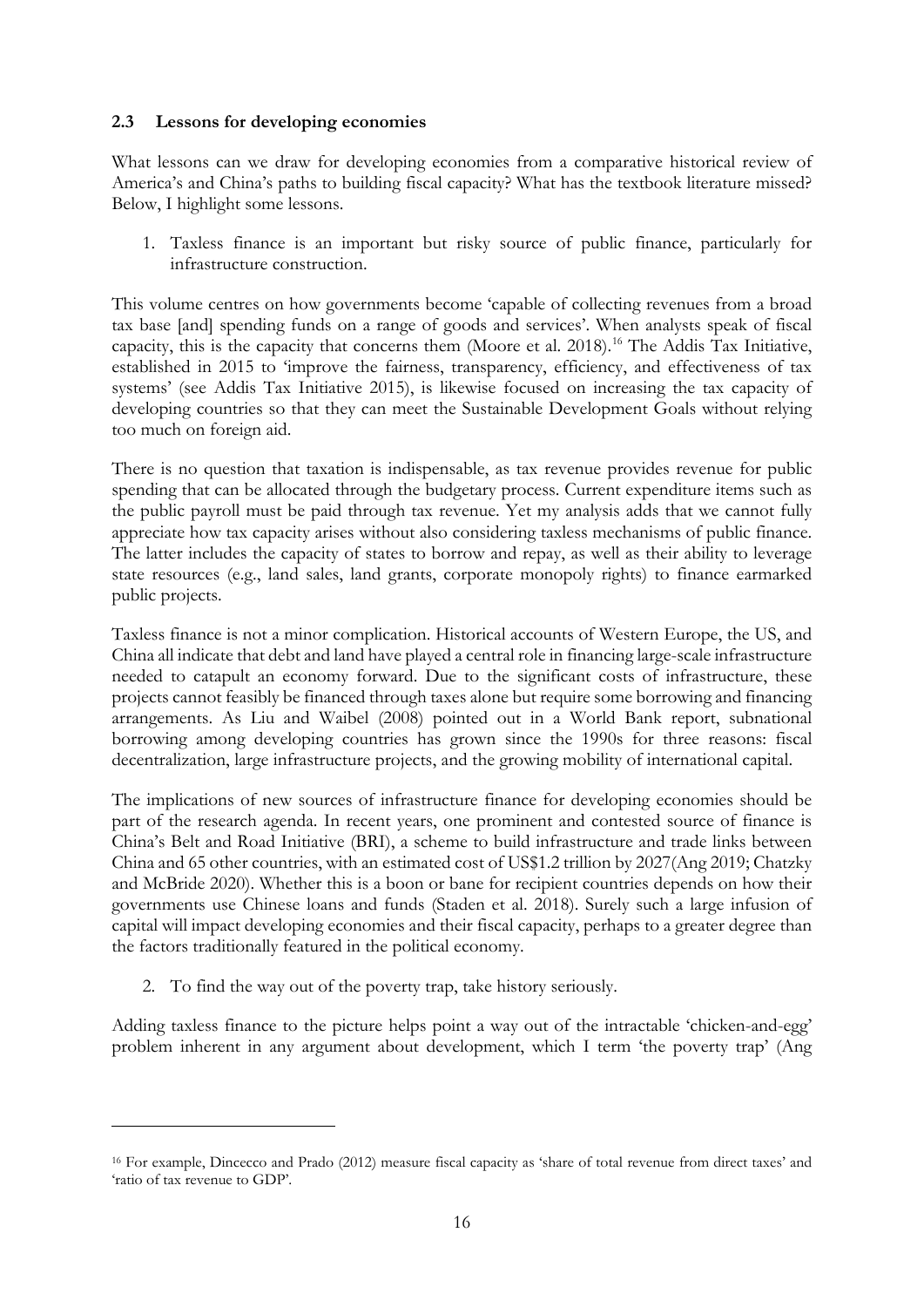2016).[17](#page-18-0) Was it economic growth that enabled fiscal capacity or vice versa? Hinting at a 'two-way relationship', Besley and Persson (2013: 106) admit that 'little is yet known about [it]':

Throughout the chapter, we have taken political institutions as given. But it is questionable whether the forces that shape the development of the tax system can be separated from those that lead to institutional change. States that raise significant revenues will find themselves facing strong demands for accountability and representation, creating a two-way relationship between political development and the growth of the tax system. Little is yet known about this relationship.

In *Pillars of Prosperity*, Besley and Persson (2011: 304) argue that legal and fiscal capacity go hand in hand, as 'investments in different parts of the state are often complements to one another'. Agreed, but if all good things go together in 'common interest states', then how did this positive equilibrium arise in the first place? And conversely, if all bad things go together in 'redistributive and weak states', are they forever stuck?

Their answer appears to be 'yes'.

Extending the analysis to include predation and elite control, we also identified how poor governance results in a predatory state. Such states do not invest in legal capacity. Since poor-governance institutions and low-cohesiveness institutions are likely to go together, we would expect predatory states to cluster among redistributive and weak states (Besley and Persson 2011: 304).

Their logic and conclusion resoundingly echoes *Why Nations Fail*. As Acemoglu and Robinson (2012: 44) state: 'This persistence and the forces that create it also explain why it is so difficult to remove world inequality and to make poor countries prosperous'. While this argument is correct, it is essentially deterministic and fatalistic: poor and weak states have no way out.

Finding the way out of the poverty trap, I argue, requires taking history seriously. By this, I do not mean simply arguing that some past event has long-lasting effects on present-day outcomes rather, I mean that we should document how multiple factors interacted to produce complex outcomes and identify sequential patterns.

My earlier work (Ang 2016) showed that development is best understood as a three-step coevolutionary process that begins with indigenous innovation (in colloquial terms, I call this 'using what you have'). Taxless finance is a form of indigenous innovation: it involved making use of land and credit and monetizing state power. Initially, however, because of the lack of regulation and public attention, taxless methods of finance produced risks that imploded.

3. Taxless finance was an intermediate step towards taxation.

The US in the 19<sup>th</sup> century did not skip straight to a fiscal state, even after centralizing political control and establishing a democracy among white settlers. Instead, to avoid driving away voters, state governments initially relied on taxless finance. It was only after financial risks had exploded that forced them to regulate this form of financing and transition towards taxation.

<span id="page-18-0"></span><sup>&</sup>lt;sup>17</sup> In microeconomics, the term 'poverty trap' usually refers to individual or household units. Jeffrey Sachs famously characterizes countries in Africa as stuck in a trap of poverty, disease, conflict, and poor governance—his recommended solution is massive foreign aid. Here, I use 'poverty trap' to mean that poor-and-backward countries have a hard time growing their economies because they lack the ideal prerequisites for growth in the first place.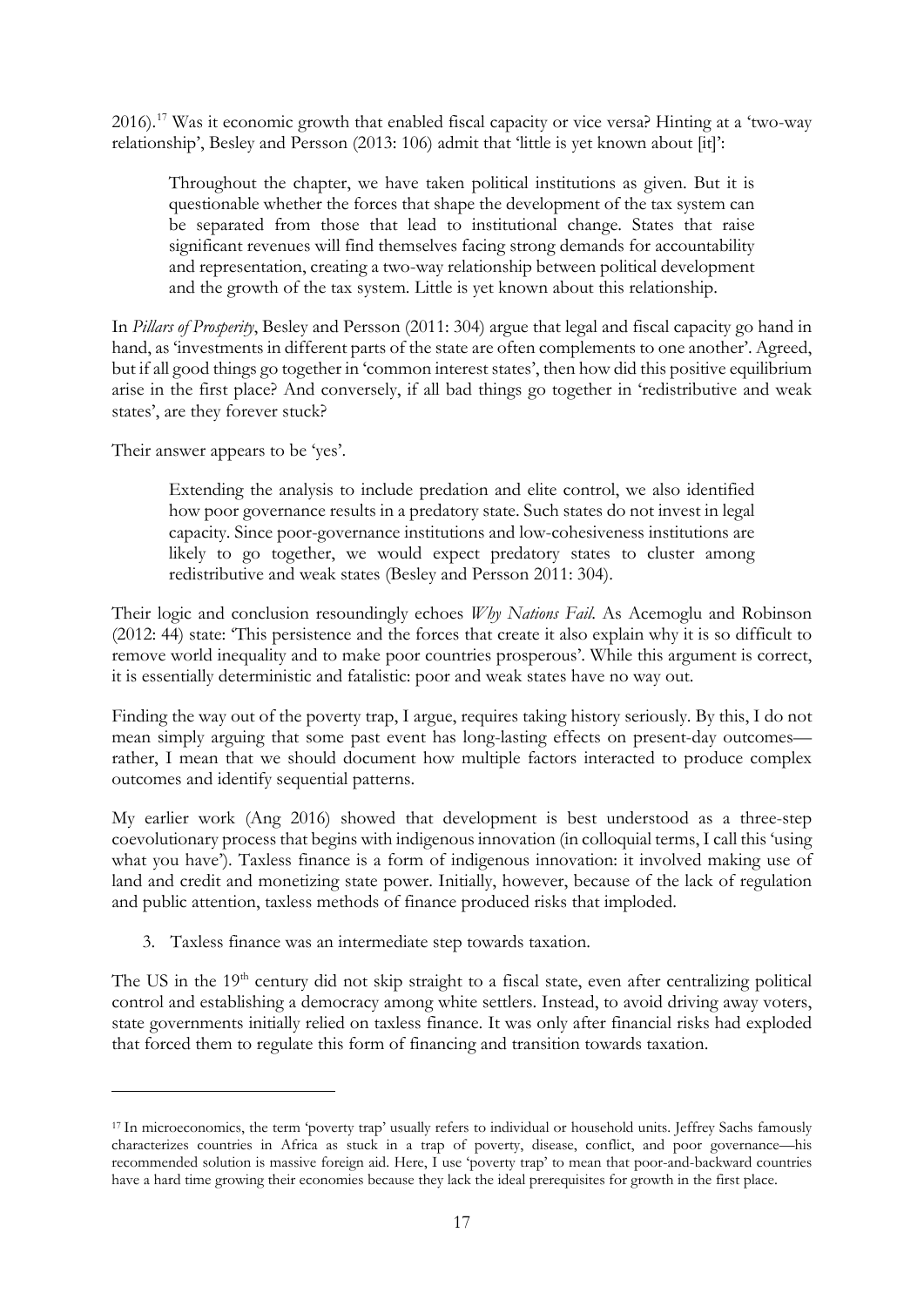Whether China has entered the ranks of a fiscal state is questionable; its current status is a 'work in progress'. A consistent pattern in China's reform history is that a major policy change (e.g., the 1994 tax-sharing reform) solves a previous problem but creates a new one. In response, local governments devise a solution, which gets out of hand, forcing central regulators to step in and mandate a 'clean up'. Overall, the system moves forward, but in fits and starts, like in the US.

4. Taxless finance does not involve social consent in the way taxation does.

Suppose a city has plans for public construction. To raise funds, residents are asked to vote on whether they agree to pay higher taxes for this project. This is a clear instance in which democratic citizens give consent to being taxed in exchange for a public good. But what if instead of raising taxes, city authorities propose to issue a bond? Do they need explicit consent from voters? This depends on the laws governing bonds issuance. For example, in 2016, Californian citizens voted on whether state-wide voter approval was required to issue bonds of more than US\$2 billion, also known as Proposition 53 (see Ballotpedia 2016).<sup>[18](#page-19-0)</sup>

In the case of 19<sup>th</sup>-century America and reform-era China, citizens did not vote or give explicit consent to engage in taxless finance. In the case of the former, it was because rules and laws on government borrowing had not yet been enacted at the time, whereas in China, there are no elections. Governments took the decision to issue charters and bonds, or borrowed, on behalf of society. Instead of being taxed, citizens indirectly paid for the cost of public infrastructure by bearing 'contingent liabilities'.

In the case of the US, it means that if a construction project succeeded and generated revenue, taxpayers would get their bonds back with interest. But if the project failed, the bonds would be worthless. Similarly, in China, if state borrowing resulted in projects that contributed to growth, the entire city would benefit; conversely, if the projects failed, then the cost of borrowing would fall on every resident. In the event of a financial meltdown, the entire nation suffers. Given the highly connected nature of global finance, other countries can be dragged down by one big economy financial risk, as we saw in 2008.

Taxless finance is highly susceptible to corruption, as we see in both the US and China. American railway corporations in the 19<sup>th</sup> century managed to extract the most favourable terms from politicians, such that they profited immensely while taxpayers shouldered the largest risk (Brands 2010). This 'contract' between capitalists and the state was clearly unfair—and indeed corrupt but because citizens did not pay out of pocket and were mostly unaware of the financial schemes going on, it was easy for profiteers to get away legally. In China, land-based finance was a hotbed for corruption. Because urban land is many times more commercially valuable than rural land, government officials and developers can collude to extract astronomical rents from the conversion of land.

Thus, managing taxless finance calls for a different set of mechanisms.<sup>[19](#page-19-1)</sup> Whereas collecting taxes and spending them is relatively straightforward, finance is not common knowledge, even to individuals with PhDs. Furthermore, because the liabilities of borrowing are contingent and spread out across society, citizens have weak incentives to monitor how their governments borrow and use funds. Hence, on top of the general principles of transparency and accountability, social monitoring of taxless finance relies on professional civic groups, publicly engaged experts, and

<span id="page-19-0"></span><sup>18</sup> The amendment was defeated by a thin margin.

<span id="page-19-1"></span><sup>&</sup>lt;sup>19</sup> They include designing mechanisms and rules for resolving governmental defaults and bankruptcies, which is a highly specialized and technical subject (Liu and Waibel 2008).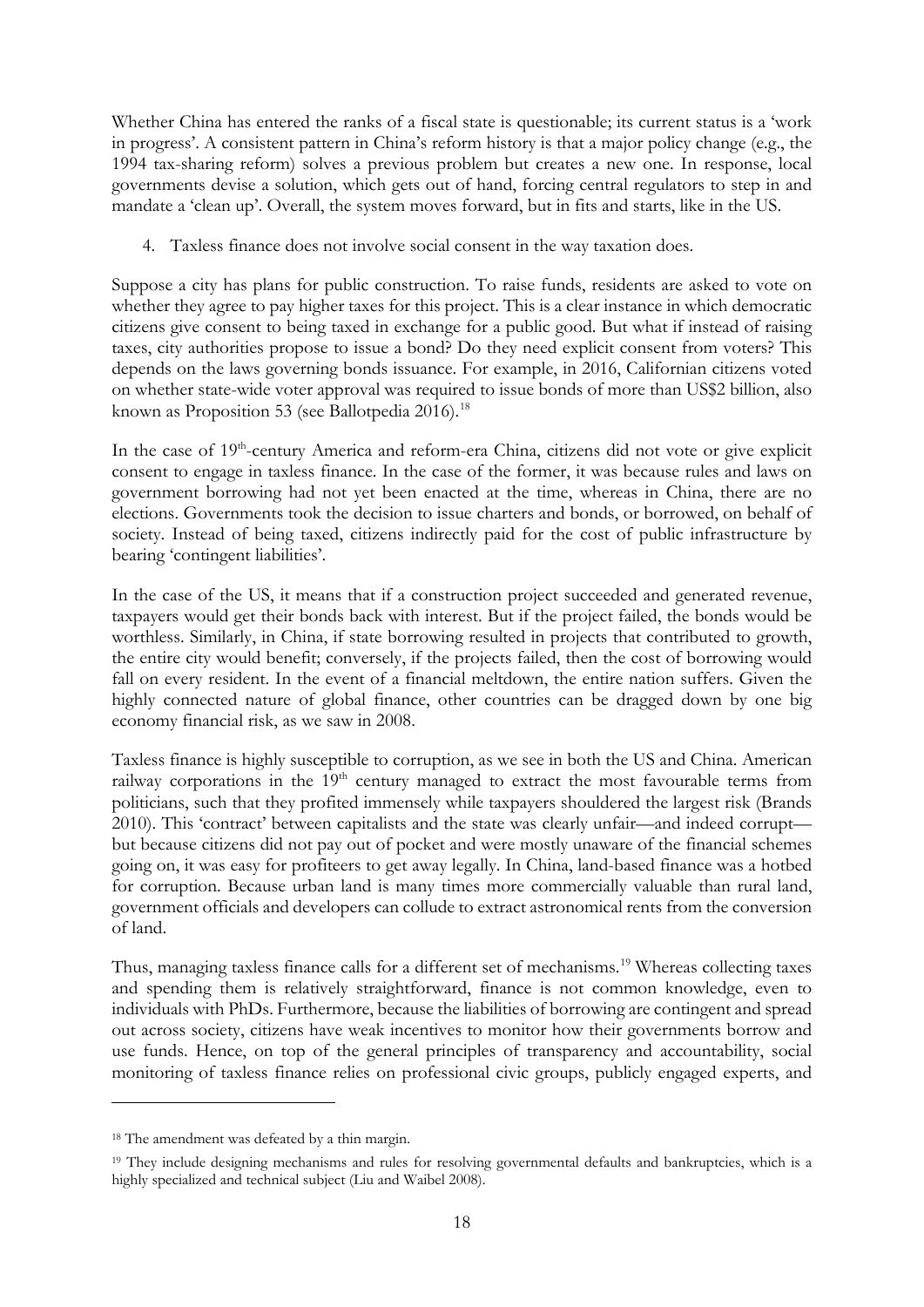business reporters who are knowledgeable about finance. In China these mechanisms are lacking because of the suppression of civil society and a free press; instead, the party relies on the disciplinary apparatus to investigate and arrest corrupt officials (Ang 2020; Stromseth et al. 2017).

#### **3 Conclusion**

The study of fiscal capacity has so far exclusively centred on the ability of governments to collect taxes. To be sure, taxes are absolutely necessary, but it is not the whole picture. A re-examination of British capitalism, according to revisionist accounts, as well as a historical review of the fiscal transformations in 19<sup>th</sup>-century America and post-1994 China all point to the equally important but neglected role of taxless public finance—in particular credit and land. A systems approach, rather than an isolated approach, to fiscal capacity should consider not only the ability of governments to tax but also their ability to leverage and manage the risks of taxless means of public finance.

#### **References**

- Acemoglu, D. (2003). 'Root Causes: A Historical Approach to Assessing the Role of Institutions in Economic Development'. *Finance and Development*, 40(2): 27–30.
- Acemoglu, D., S. Johnson, and J.A. Robinson (2002). 'Reversal of Fortune: Geography and Institutions in the Making of the Modern World Income Distribution'. *The Quarterly Journal of Economics*, 117(4): 1231– 94. <https://doi.org/10.1162/003355302320935025>
- Acemoglu, D., and J. Robinson (2012). *Why Nations Fail: The Origins of Power, Prosperity and Poverty*. New York: Crown Publishers. <https://doi.org/10.1355/ae29-2j>
- Addis Tax Initiative (2015). 'Financing for Development Conference the Addis Tax Initiative— Declaration'. Bonn, Germany: Addis Tax Initiative. Available at: <https://www.addistaxinitiative.net/sites/default/files/resources/ATI-Declaration-EN.pdf> (accessed 5 January 2021).
- Andrews, M. (2013). *The Limits of Institutional Reform in Development: Changing Rules for Realistic Solutions*. Cambridge, UK: Cambridge University Press. <https://doi.org/10.1017/CBO9781139060974>
- Ang, Y. (2016). *How China Escaped the Poverty Trap.* Ithaca: Cornell University Press. <https://doi.org/10.7591/9781501705854>
- Ang, Y. (2019). 'Demystifying Belt and Road: The Struggle to Define China's "Project of the Century"'. *Foreign Affairs*, 22 May. Available at: [https://www.foreignaffairs.com/articles/china/2019-05-](https://www.foreignaffairs.com/articles/china/2019-05-22/demystifying-belt-and-road) [22/demystifying-belt-and-road](https://www.foreignaffairs.com/articles/china/2019-05-22/demystifying-belt-and-road) (accessed 7 February 2022).
- Ang, Y. (2020). *China's Gilded Age: The Paradox of Economic Boom and Vast Corruption*. New York: Cambridge University Press. <https://doi.org/10.1017/9781108778350>
- Ang, Y. (2021). 'A Tale of Two Paradigms'. Working paper. Berkeley: University of California Berkeley Comparative Politics Colloquium.
- Bai, C.-E., C.-T. Hsieh, and Z.M. Song (2016). 'The Long Shadow of a Fiscal Expansion'. NBER Working Paper No. 22801. Cambridge, MA: National Bureau of Economic Research. <https://doi.org/10.3386/w22801>
- Ballotpedia (2016). 'California Proposition 53, Voter Approval Requirement for Revenue Bonds above \$2 Billion (2016)'. Middleton, WI: Ballotpedia. Available at: [https://ballotpedia.org/California\\_Proposition\\_53,\\_Voter\\_Approval\\_Requirement\\_for\\_Revenue\\_B](https://ballotpedia.org/California_Proposition_53,_Voter_Approval_Requirement_for_Revenue_Bonds_above_$2_Billion_(2016)) [onds\\_above\\_\\$2\\_Billion\\_\(2016\)](https://ballotpedia.org/California_Proposition_53,_Voter_Approval_Requirement_for_Revenue_Bonds_above_$2_Billion_(2016)) (accessed 5 January 2021).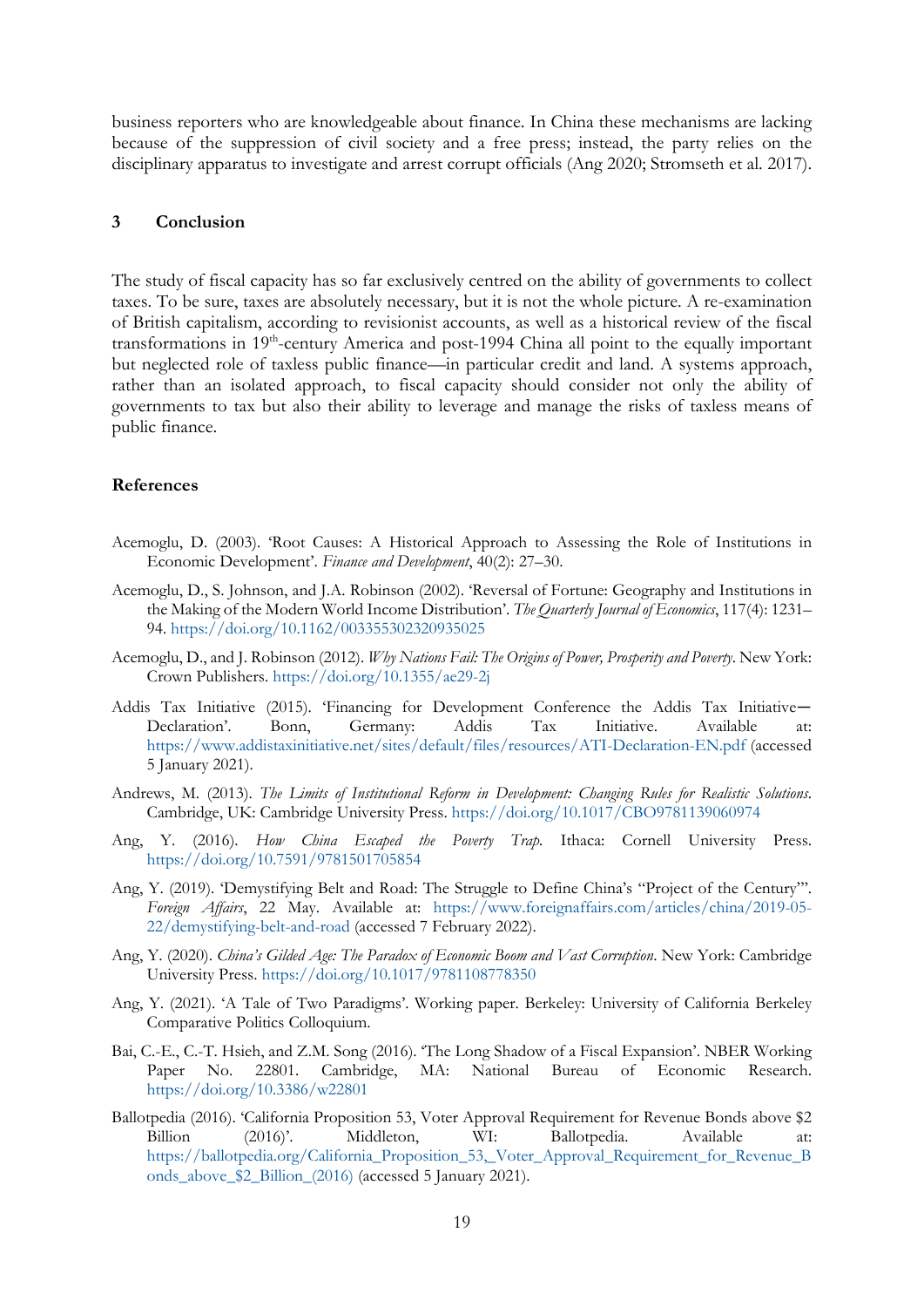- Besley, T., and T. Persson (2011). *Pillars of Prosperity: The Political Economics of Development Clusters*. Princeton, NJ: Princeton University Press. <https://doi.org/10.23943/princeton/9780691152684.001.0001>
- Besley, T., and T. Persson (2013). 'Taxation and Development'. In A. Auerbach, R. Chetty, M. Feldstein, and E. Saez (eds), *Handbook of Public Economics*, Vol. 5. Amsterdam: Elsevier. <https://doi.org/10.1016/B978-0-444-53759-1.00002-9>
- Blackburn, R. (2010). *The Making of New World Slavery: From the Baroque to the Modern, 1492*–*1800.* London: Verso.
- Blattman, C. (2017). 'Bill Gates Wants to Give Free Chickens. All They Need is Cash'. *Vox*. March 14, 2017. Available at: [https://www.vox.com/the-big-idea/2017/3/14/14914996/bill-gates-chickens](https://www.vox.com/the-big-idea/2017/3/14/14914996/bill-gates-chickens-cash-africa-poor-development)[cash-africa-poor-development](https://www.vox.com/the-big-idea/2017/3/14/14914996/bill-gates-chickens-cash-africa-poor-development) (accessed 7 February 2022).
- Brands, H.W. (2010). *American Colossus: The Triumph of Capitalism, 1865*–*1900*. New York: Doubleday.
- Cao, Y. (2014). 'The Role of the Government in China's Urbanization and its Problems'. Wangyi Xinwen, 27 May. Available at: <https://money.163.com/14/0527/09/9T8A94U300253B0H.html> (accessed 5 January 2021).
- Chang, H.J. (2011). 'Institutions and Economic Development: Theory, Policy and History'. *Journal of Institutional Economics,* 7(4), 473–98. <https://doi.org/10.1017/S1744137410000378>
- Chatzky, A., and J. McBride (2020). 'China's Massive Belt and Road Initiative'. Council of Foreign Relations Backgrounder. Available at: [https://www.cfr.org/backgrounder/chinas-massive-belt-and-road](https://www.cfr.org/backgrounder/chinas-massive-belt-and-road-initiative)[initiative](https://www.cfr.org/backgrounder/chinas-massive-belt-and-road-initiative) (accessed 30 Dec 2021).
- Coffman, D.M., A. Leonard, and L. Neal (2013). *Questioning Credible Commitment: Perspectives on the Rise of Financial Capitalism.* Cambridge: Cambridge University Press. <https://doi.org/10.1017/CBO9781139856034>
- Coppedge, M., J. Gerring, C.H. Knutsen, S. I. Lindberg, J. Teorell, D. Altman, M. Bernhard, M.S. Fish, A. Glynn, A. Hicken, A. Lührmann, K.L. Marquardt, K. McMann, P. Paxton, D. Pemstein, B. Seim, R. Sigman, S.-E. Skaaning, J. Staton, A. Cornell, L. Gastaldi, H. Gjerløw, V. Mechkova, J. von Römer, A. Sundtröm, E. Tzelgov, L. Uberti, Y.-T. Wang, T. Wig, and D. Ziblatt (2020). 'V-Dem Codebook v10'. *Varieties of Democracy (V-Dem) Project*.
- Dincecco, M. (2011). *Political Transformations and Public Finances: Europe, 1650*–*1913*. Cambridge: Cambridge University Press. <https://doi.org/10.1017/CBO9781139013345>
- Dincecco, M. and M. Prado (2012). 'Warfare, Fiscal Capacity, and Performance'. *Journal of Economic Growth*, 17(3): 171–203. <https://doi.org/10.1007/s10887-012-9079-4>
- Eltis, D., and S. Engerman (2000). 'The Importance of Slavery and the Slave Trade to Industrializing Britain'. *The Journal of Economic History,* 60(1): 123–44. <https://doi.org/10.1017/S0022050700024670>
- Grindle, M. (2010). 'Good Governance: The Inflation of an Idea'. Working Paper No. 202. Cambridge, MA: Center for International Development.
- Hodgson, G. (2017). '1688 and All That: Property Rights, The Glorious Revolution, and the Rise of British Capitalism'. Journal of Institutional Economics, 13(1): 79–107. [https://doi.org/10.1007/978-3-319-](https://doi.org/10.1007/978-3-319-98494-0_2) [98494-0\\_2](https://doi.org/10.1007/978-3-319-98494-0_2)
- Hodgson, G. (2021). 'Financial Institutions and the British Industrial Revolution: Did Financial Under-Development Hold Back Growth?' *Journal of Institutional Economics*, 17(3): 429–48. <https://doi.org/10.1017/S174413742000065X>
- Hui, V.T.-B. (2005). *War and State Formation in Ancient China and Early Modern Europe*. Cambridge: Cambridge University Press.<https://doi.org/10.1017/CBO9780511614545>
- IMF (2014). *Government Finance Statistics Manual 2014.* International Monetary Fund. Available at: <https://www.imf.org/external/Pubs/FT/GFS/Manual/2014/gfsfinal.pdf> (accessed 7 February 2022).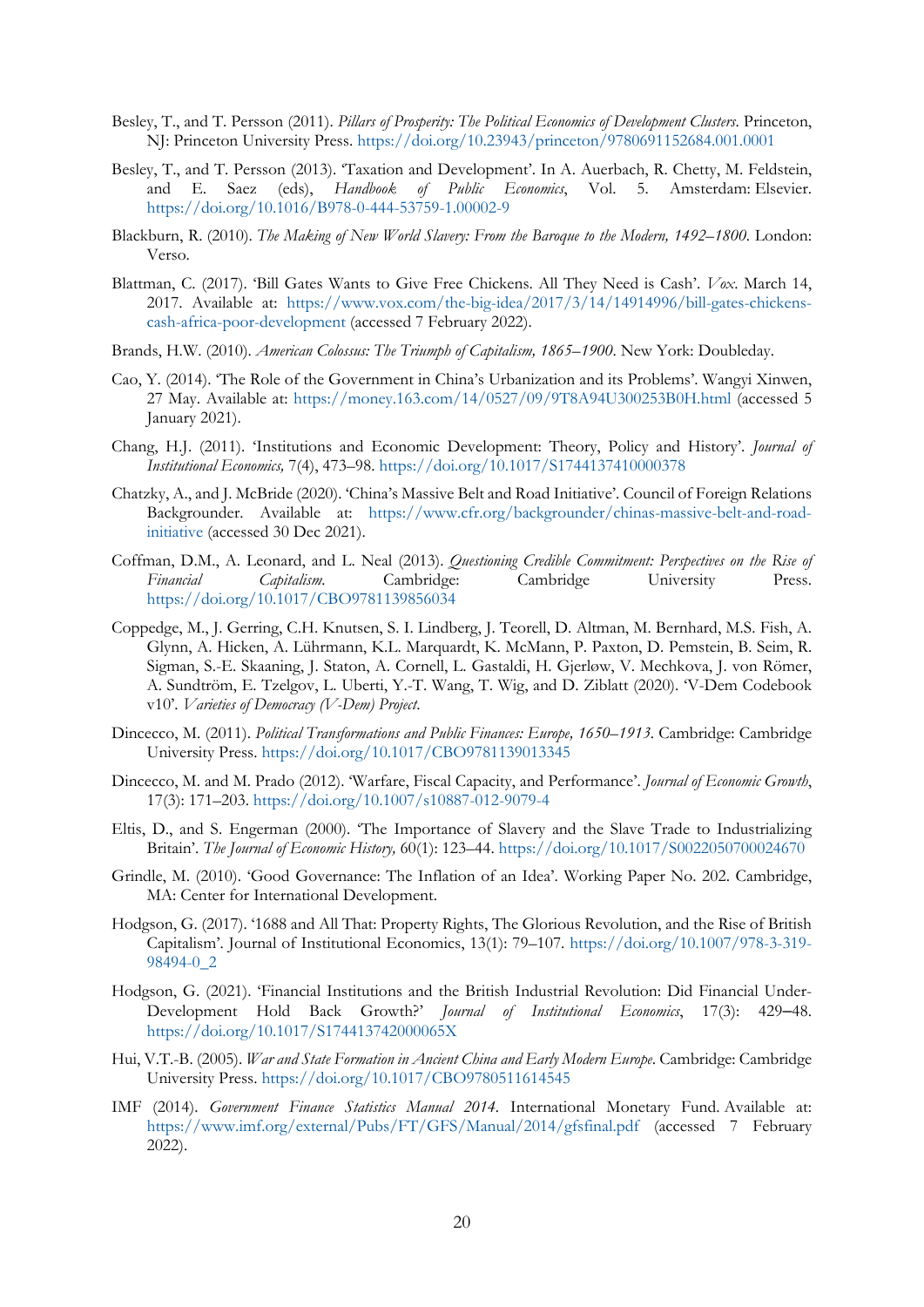- Inikori, J.E. (2002). *Africans and the Industrial Revolution in England: A Study in International Trade and Development*. Cambridge: Cambridge University Press.<https://doi.org/10.1017/CBO9780511583940>
- Jomo, K.S., and A. Chowdhury (eds) (2012). *Is Good Governance Good for Development.* London: Bloomsbury Academic.
- Kung, J., and Y. Lin (2007). 'The Decline of Township-and-Village Enterprises in China's Economic Transition'. *World Development*, 35(4): 569–84. <https://doi.org/10.1016/j.worlddev.2006.06.004>
- Liu, L., and M. Waibel (2008). 'Subnational Insolvency: Cross-Country Experiences and Lessons'. World Bank Working Paper 4496. Washington, DC: The World Bank. [https://doi.org/10.1596/1813-9450-](https://doi.org/10.1596/1813-9450-4496) [4496](https://doi.org/10.1596/1813-9450-4496)
- Lu, Y., and T. Sun (2013). *Local Government Financing Platforms in China: A Fortune or Misfortune?* International Monetary Fund Working Paper 13/243. Washington, DC: International Monetary Fund. <https://doi.org/10.5089/9781475599671.001>
- Man, J., and Y. Hong (2011). *China's Local Public Finance in Transition*. Cambridge, MA: Lincoln Institute of Land Policy.
- McConnell, M., and R. Picker (1993). 'When Cities Go Broke: A Conceptual Introduction to Municipal Bankruptcy'. *University of Chicago Law Review*, 60(2): 425–35. <https://doi.org/10.2307/1600077>
- Mearsheimer, J., and S. Walt (2013). 'Leaving Theory Behind: Why Simplistic Hypothesis Testing is Bad for International Relations'. *European Journal of International Relations*, 19(3): 427–57. <https://doi.org/10.1177/1354066113494320>
- Ministry of Finance of the People's Republic of China (2018). 'Finance Yearbook of China 2018' (Zhongguo Caizheng Nianjian 2015-8). Beijing: China State Finance Magazine.
- Ministry of Finance of the People's Republic of China (2019). '2018 nian difang zhengfu zhaiquan faxing he zhaiwu yu'e qingkuang' [Report on Local Government Bond Issuance and Debt Balance in 2018]. Available at: [http://yss.mof.gov.cn/zhuantilanmu/dfzgl/sjtj/201901/t20190123\\_3131019.htm](http://yss.mof.gov.cn/zhuantilanmu/dfzgl/sjtj/201901/t20190123_3131019.htm) (accessed 7 February 2022).
- Ministry of Finance of the People's Republic of China (2020). '2019 nian 12 yue difang zhengfu zhaiquan faxing he zhaiwu yu'e qingkuang' [Report on Local Government Bond Issuance and Debt Balance by December 2019]. Available at: [http://yss.mof.gov.cn/zhuantilanmu/dfzgl/sjtj/202001/t20200121\\_3462828.htm](http://yss.mof.gov.cn/zhuantilanmu/dfzgl/sjtj/202001/t20200121_3462828.htm) (accessed 7 February 2022).
- Moore, M., W. Prichard, and O.-H. Fjeldstad (2018). *Taxing Africa: Coercion, Reform and Development*. London: ZED Books. <https://doi.org/10.5040/9781350222861>
- National Audit Office of the People's Republic of China (2011). 'Quanguo difang zhengfuxing zhaiwu shenji jieguo' [Results of the Nationwide Audit of Local Government Debt]. Available at: [http://www.gov.cn/zwgk/2011-06/27/content\\_1893782.htm](http://www.gov.cn/zwgk/2011-06/27/content_1893782.htm) (accessed 7 February 2022).
- National Audit Office of the People's Republic of China (2013). 'Quanguo zhengfuxing zhaiwu shenji jieguo' [Results of the Nationwide Audit of Government Debt]. Available at: <https://www.audit.gov.cn/n5/n25/c63642/part/27403.pdf> (accessed 7 February 2022).
- Naughton, B. (2007). *The Chinese Economy: Transitions and Growth*. Cambridge, MA: MIT Press.
- North, D. (1990). *Institutions, Institutional Change, and Economic Performance*. New York: Cambridge University Press. <https://doi.org/10.1017/CBO9780511808678>
- North, D., and B. Weingast (1989). 'Constitutions and Commitment: The Evolution of Institutional Governing Public Choice in Seventeenth-Century England'. *The Journal of Economic History*, 49(4): 803– 32. <https://doi.org/10.1017/S0022050700009451>
- Oi, J. (1992). 'Fiscal Reform and the Economic Foundations of Local State Corporatism in China'. *World Politics*, 45(1): 99–126. <https://doi.org/10.2307/2010520>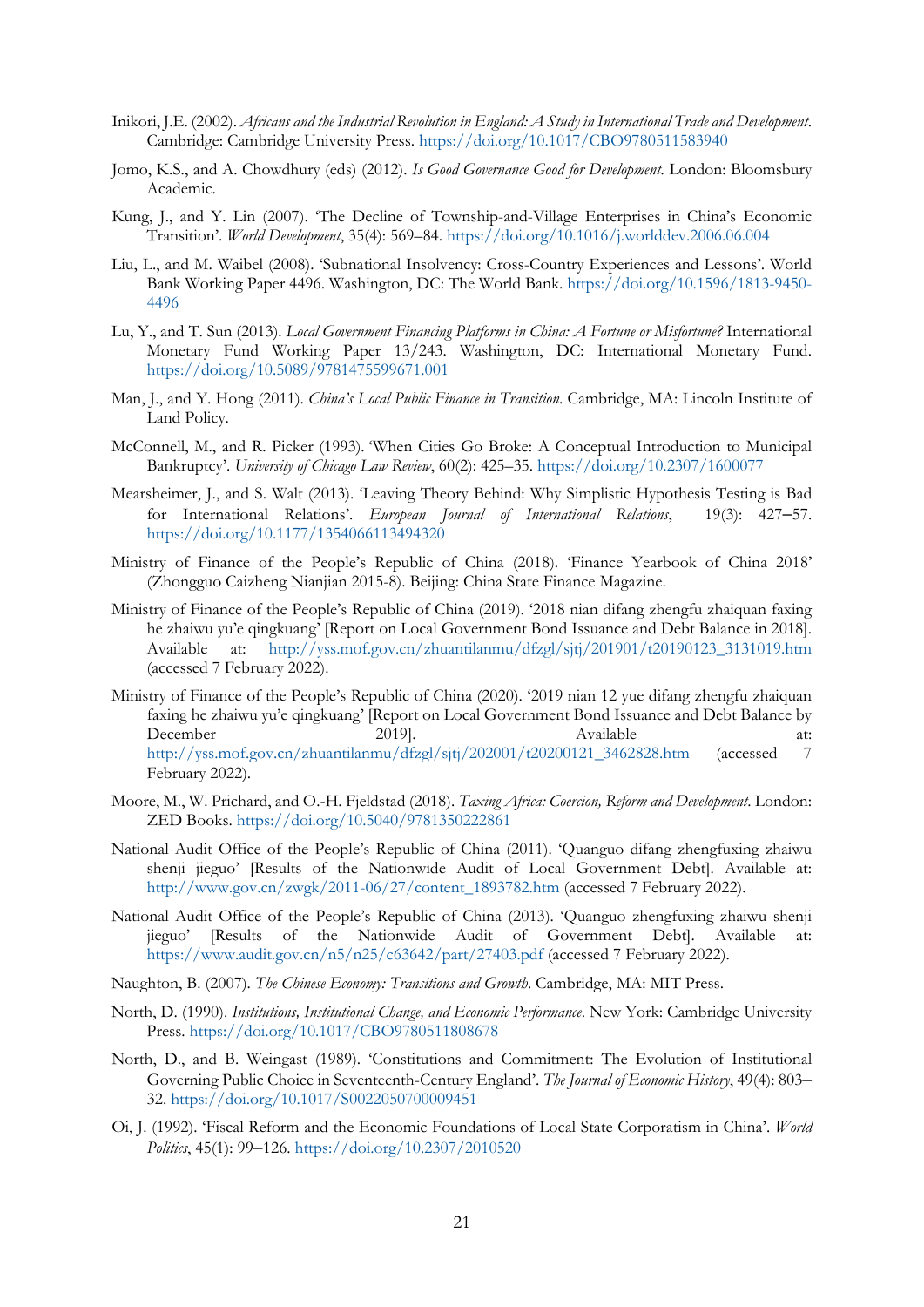- Oi, J. (1999). *Rural China Takes Off: Institutional Foundations of Economic Reform*. Berkeley: University of California Press.
- Pomeranz, K. (2000). *The Great Divergence: China, Europe, and the Making of the Modern World Economy*. Princeton, NJ: Princeton University Press. <https://doi.org/10.1515/9781400823499>
- Pritchett, L., and M. Woolcock (2004). 'Solutions When the Solution Is the Problem: Arraying the Disarray in Development'. *World Development*, 32(2): 191–212. <https://doi.org/10.1016/j.worlddev.2003.08.009>
- Pritchett, L. (2017). 'Getting Kinky with Chickens.' *Center for Global Development Blog*. 28 March 2017. Available at:<https://www.cgdev.org/blog/getting-kinky-chickens> (accessed 7 February 2022).
- Qian, Y. (2003). 'How Reform Worked in China'. In D. Rodrik (ed.), *In Search of Prosperity: Analytic Narratives on Economic Growth*. Princeton, NJ: Princeton University Press.
- Schumpeter, J.A. (1918). 'The Crisis of the Tax State'. In R. Swedberg (ed.) (1991), *The Economics and Sociology of Capitalism*. Princeton, NJ: Princeton University Press.
- Scott, J.C. (1998). *Seeing Like a State: How Certain Schemes to Improve the Human Condition Have Failed*. New Haven, CT: Yale University Press.
- Staden, C., C. Alden, and Y. Wu (2018). 'In the Driver's Seat? African Agency and Chinese Power'. SAIIA Occasional Paper 286. Johannesburg: SAIIA.
- State Council (2008). 'Guanyu 1993 nian guojia yusuan zhixing qingkuang he 1994 nian guojia yusuan cao'an de bagao' [Report on the Execution of the Central and Local Budgets for 1993 and on the Draft Central and Local Budgets for 1994], April 18. Available at: [http://www.gov.cn/test/2008-](http://www.gov.cn/test/2008-04/18/content_947802.htm) [04/18/content\\_947802.htm](http://www.gov.cn/test/2008-04/18/content_947802.htm) (accessed 14 December 2021).
- State Council (2010). 'Guowuyuan guanyu jiaqiang difang zhengfu rongzi pingtai gongsi guanli youguan wenti de tongzhi' [Notice of the State Council on Issues Concerning Strengthening the Administration of Companies on Local Government Financing Platforms], 13 June. Available at: [http://www.gov.cn/zwgk/2010-06/13/content\\_1627195.htm](http://www.gov.cn/zwgk/2010-06/13/content_1627195.htm) (accessed 14 December 2021).
- State Council (2014). 'Guowuyuan guanyu jiaqiang difangxing zhengfu zhaiwu guanli de yijian' [Several Opinions of the State Council on Strengthening the Administration of Local Government Debts], 2 October. Available at: [http://www.gov.cn/zhengce/content/2014-10/02/content\\_9111.htm](http://www.gov.cn/zhengce/content/2014-10/02/content_9111.htm) (accessed 7 February).
- Stromseth, J., E. Malesky, and D. Gueorguiev (2017). *China's Governance Puzzle: Enabling Transparency and Participation in a Single-Party State*. Cambridge, UK: Cambridge University Press.
- Tsai, K. (2007). *Capitalism without Democracy: The Private Sector in Contemporary China*. Ithaca: Cornell University Press.
- UNU-WIDER (2020). 'UNU-WIDER Government Revenue Dataset'. Version 2020. Helsinki: UNU-WIDER.
- Wallis, J. (2000). 'American Government Finance in the Long Run: 1790 to 1990'. *Journal of Economic Perspectives,* 14(1): 61–82. <https://doi.org/10.1257/jep.14.1.61>
- Wallis, J. (2001). *What Causes the Crisis of 1839?* NBER Working Paper 133. Cambridge, MA: National Bureau of Economic Research. <https://doi.org/10.3386/h0133>
- Wallis, J. (2005). 'Constitutions, Corporations, and Corruption: American States and Constitutional Change, 1842 to 1852'. *The Journal of Economic History*, 65(1): 211–56. <https://doi.org/10.1017/S0022050705050084>
- Wang, F., and X. Wang (2017). 'China's Property Tax Struggles to Get Off the Ground'. *Caixin*, 13 Apr 2017. Available at: [https://www.caixinglobal.com/2017-04-13/chinas-property-tax-struggles-to-get](https://www.caixinglobal.com/2017-04-13/chinas-property-tax-struggles-to-get-off-the-ground-101078147.html)[off-the-ground-101078147.html](https://www.caixinglobal.com/2017-04-13/chinas-property-tax-struggles-to-get-off-the-ground-101078147.html) (accessed 5 January 2021).
- Wong, B. (1997). *China Transformed: Historical Change and the Limits of European Experience.* Ithaca: Cornell University Press.